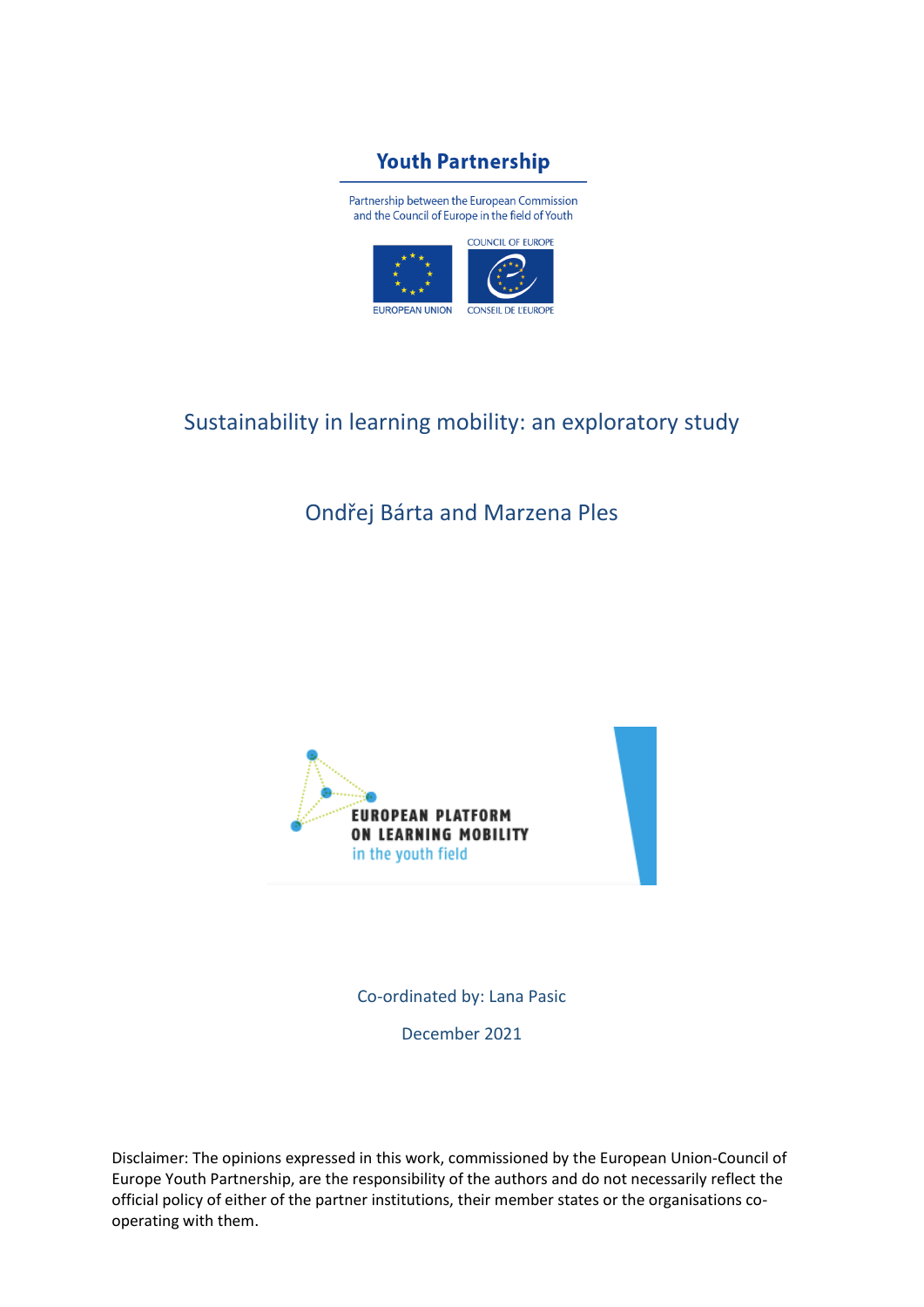# Table of Contents

| 1. | Introduction                                                                                                       | 3  |
|----|--------------------------------------------------------------------------------------------------------------------|----|
| 2. | Defining sustainability                                                                                            | 3  |
| 3. | Sustainability in learning mobility                                                                                | 8  |
|    | 3.1. Defining sustainability in learning mobility                                                                  | 13 |
| 4. | Mapping actors and examples of practices                                                                           | 14 |
|    | 4.1. Examples of actors: process, content, and activism Levels of sustainability in learning<br>mobility practice. |    |
|    | Youth and Environment Europe (YEE)                                                                                 | 16 |
| 5. | Concluding remarks and avenues for further inquiry                                                                 | 18 |
|    | Bibliography                                                                                                       | 21 |
|    |                                                                                                                    |    |

# List of Figures

| FIGURE 1: VISUALIZATION OF THE TRIPLE BOTTOM LINE (UNIVERSITY OF MAINE NOT DATED).                   |    |  |
|------------------------------------------------------------------------------------------------------|----|--|
| FIGURE 2: EXAMPLES OF SOCIAL SUSTAINABILITY DEFINITIONS (MISSIMER 2015: 14).                         |    |  |
| FIGURE 3: PRECONDITIONS TO SUSTAINABLE PRACTICE.                                                     |    |  |
| FIGURE 4: LEVELS OF SUSTAINABILITY IN LEARNING MOBILITY ORGANIZATIONS.                               |    |  |
| FIGURE 5: SUSTAINABILITY STRATEGY FOR LEARNING MOBILITY ORGANIZATIONS (BASED ON THE MODEL OF GALPIN, |    |  |
| WHITTINGTON, BELL [2013] AND ADJUSTED FOR THE LEARNING MOBILITY CONTEXT).                            | 10 |  |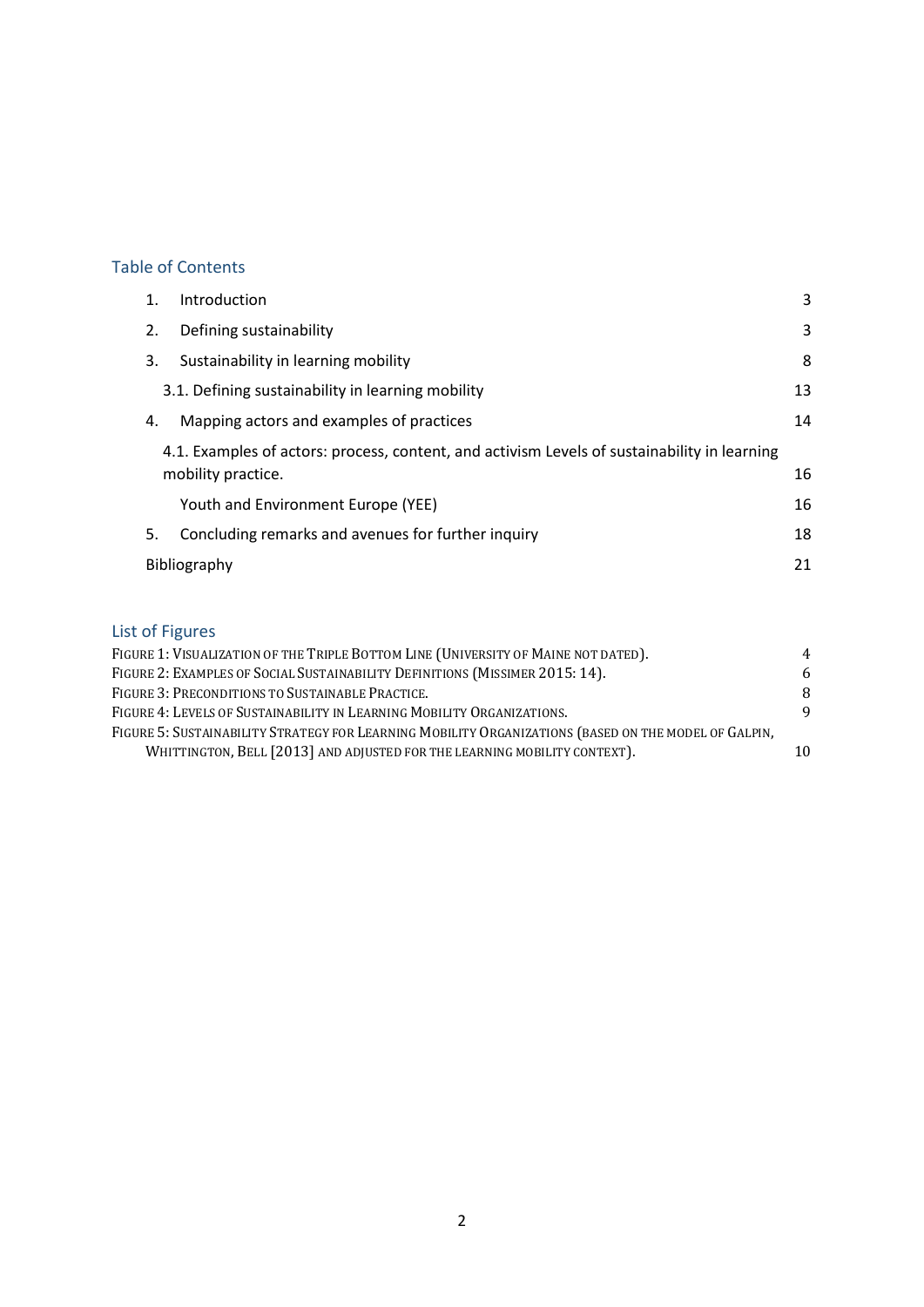# <span id="page-2-0"></span>1. Introduction

Sustainability is becoming a more pressing issue in various spheres of human activity, including the area of youth learning mobility. In order to support the learning mobility field in its efforts to be more sustainable, it is necessary to first explore and understand the concept of sustainability itself, then apply it to the youth learning mobility field in such a way that it can be implemented in practice.

This study presents one of the first steps in this effort. It begins by exploring the concept of sustainability, based on the definitions of sustainable development and three vital dimensions of sustainability: environmental, social and economic. Despite the absence of a common defining framework, key concepts are outlined as comprehensively as possible.

The second section deals with sustainability in youth learning mobility by exploring sustainability in learning mobility organisations. This approach is based on the premise that organisations are the ones that enable the implementation of learning mobility and, therefore, it is these organisations that need to tackle sustainability and introduce it into the learning mobility field. In this section, processes and contents used by organisations are explored, the link between these two levels is outlined in the sustainability domain and the difference between sustainable organisations and activist sustainability organisations is debated. The second section is concluded by outlining a definition of sustainability in learning mobility.

The third section uses the analytical framework described in the first two sections to present the results of a mapping exercise focused on practices related to sustainability in learning mobility. The environmental dimension of sustainability is dominant, especially at the processes level. However, examples of social sustainability are also present. The list of identified organisations is not exhaustive. It is a first step towards highlighting valuable practices in the processes, content and activism of organisations. Further qualitative research based on specific indicators is needed.

Exploring the topic of sustainability in youth learning mobility, the study presents an original analytical framework that has the potential to further develop as more data on sustainability in learning mobility are collected. At the same time, the presented analytical framework proved sufficiently robust to accommodate the results of the exploratory mapping of sustainable learning mobility practices conducted within this study, and it can therefore be considered a useful tool for further explorations of the field.

# <span id="page-2-1"></span>2. Defining sustainability

Sustainability is not a new concept. It emerged in the 1960s (McKenzie 2004; Purvis, Mao, Robinson 2019) and was influentially defined in 1987 when the UN General Assembly published its Report of the World Commission on Environment and Development: Our Common Future, in which sustainability<sup>1</sup> is described as follows (UN General Assembly 1987, the so-called "Brundtland definition"):

<sup>1.</sup> We are aware of the distinction between "sustainability" and "sustainable development" and of the connected criticism of "sustainable growth" as an oxymoron (Purvis, Mao, Robinson 2019); as much as we can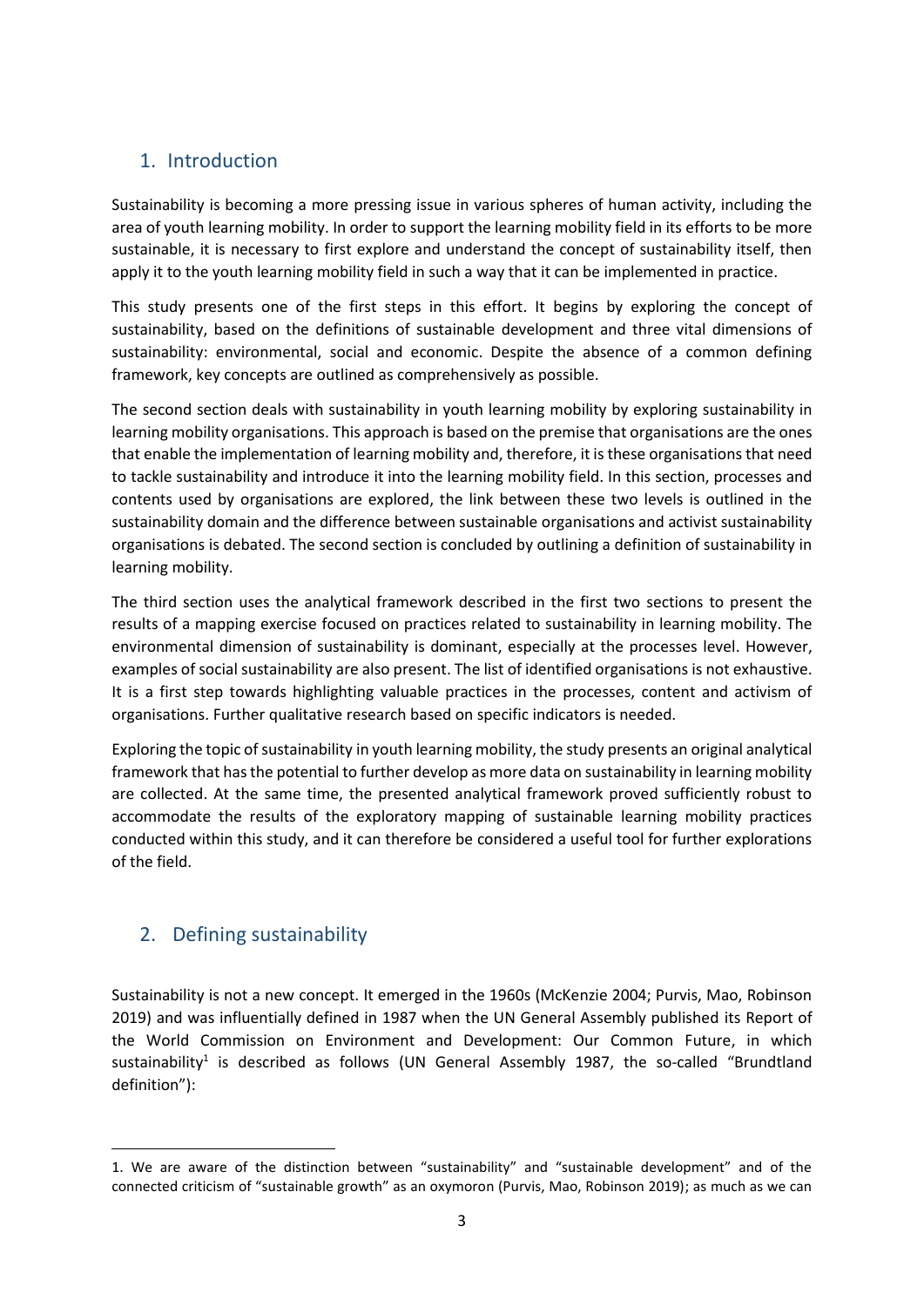Sustainable development is development that meets the needs of the present without compromising the ability of future generations to meet their own needs.

This definition is still surprisingly up-to-date almost 35 years after its initial publication (see current works such as Andriessen 2021; Becker et al. 2015), as are the three vital dimensions also identified in this report: environmental, social and economic (ibid., underline added; cf.: Al-Hagla 2008 in Chookah et al. 2021; Rasul and Thapa 2004 in Roesch, Nyfeler-Brunner, Gaillard 2021; Cresta 2021; Andriessen 2021; Dasgupta et al. 2021; Frehner 2021; Keen [ed.] 2018; Kuns 2021; Correia 2019; Pham et al. 2021):

What is needed now is a new era of economic growth – growth that is forceful and at the same time socially and environmentally sustainable.

Utilising these three main dimensions<sup>2</sup> (or "pillars"; Purvis, Mao, Robinson 2019) became known as the Triple Bottom Line<sup>3</sup> approach in the 1990s (hereinafter referred to as TBL<sup>4</sup>; Elkington<sup>5</sup> 2018; Elkington 1999). TBL stresses the need to balance the three dimensions to keep development sustainable (Correia 2019; Roesch, Nyfeler-Brunner, Gaillard 2021), or to "at minimum, progress on two dimensions while the third remains unaffected" (Elkington 2018). In other words, the TBL underlines the need to focus on "economic prosperity, environmental quality, and  $-$  the element which business has tended to overlook — social justice" (McKenzie 2004:6). TBL can be visualised in two different ways, as shown in Figure 1.

A common method of visualizing the pillars of sustainability is a Venn diagram, with each circle representing one of the three primary pillars. However, a more accurate depiction of sustainability is achieved by using concentric circles to symbolize the pillars, with the most important aspect, the Environment, represented by the outer circle.

The Environment is of primary importance because a healthy ecosystem is required to nourish a robust society. Consequently, Society and Social Responsibility are of secondary importance. Economic Sustainability is third because a prosperous economy cannot exist without a healthy and just society. (University of Maine not dated)

agree with the criticism, reconciliation of these two terms is not the aim of this article, so they are treated as equal concepts for the purposes of this study.

 $2$  At times, these three dimensions are also called a triple-P (Pruijsen 2021): "People, Planet, Profit" (or "Prosperity"; see Yang 2021). Some authors also introduce their own dimensions (see Place, Permanence, Persons in Seghezzo 2009) and others add more dimensions to the ones mentioned above (Peace and Partnership in the 2030 Agenda for Sustainable Development (UN General Assembly 2015)), but these are not widely used. In this paper, we stick with the much clearer labels of social, environmental and economic dimensions.

<sup>&</sup>lt;sup>3</sup> The name logically follows the previous developments: originally, the bottom line stood for financial performance of a given subject and, subsequently, the double bottom line emphasised balancing the financial and social impacts of a given enterprise. Unsurprisingly, the quadruple bottom line emerged after 2010, adding the dimension of "cultural impacts", hence taking into account also cultural and spiritual values when thinking of sustainable development (Commonwealth of Australia not dated[a, b]).

<sup>&</sup>lt;sup>4</sup> In some sources, the abbreviation 3BL can also be found (Elkington 2018).

<sup>&</sup>lt;sup>5</sup> It should also be noted that Elkington himself is an entrepreneur (Elkington 2021) and, as such, could hardly overlook the economic dimension. There are authors, however, who see sustainability simply as a balancing act between human beings and the ecosystem they live in: a much simpler, but also much less frequently used, concept (Morelli 2011).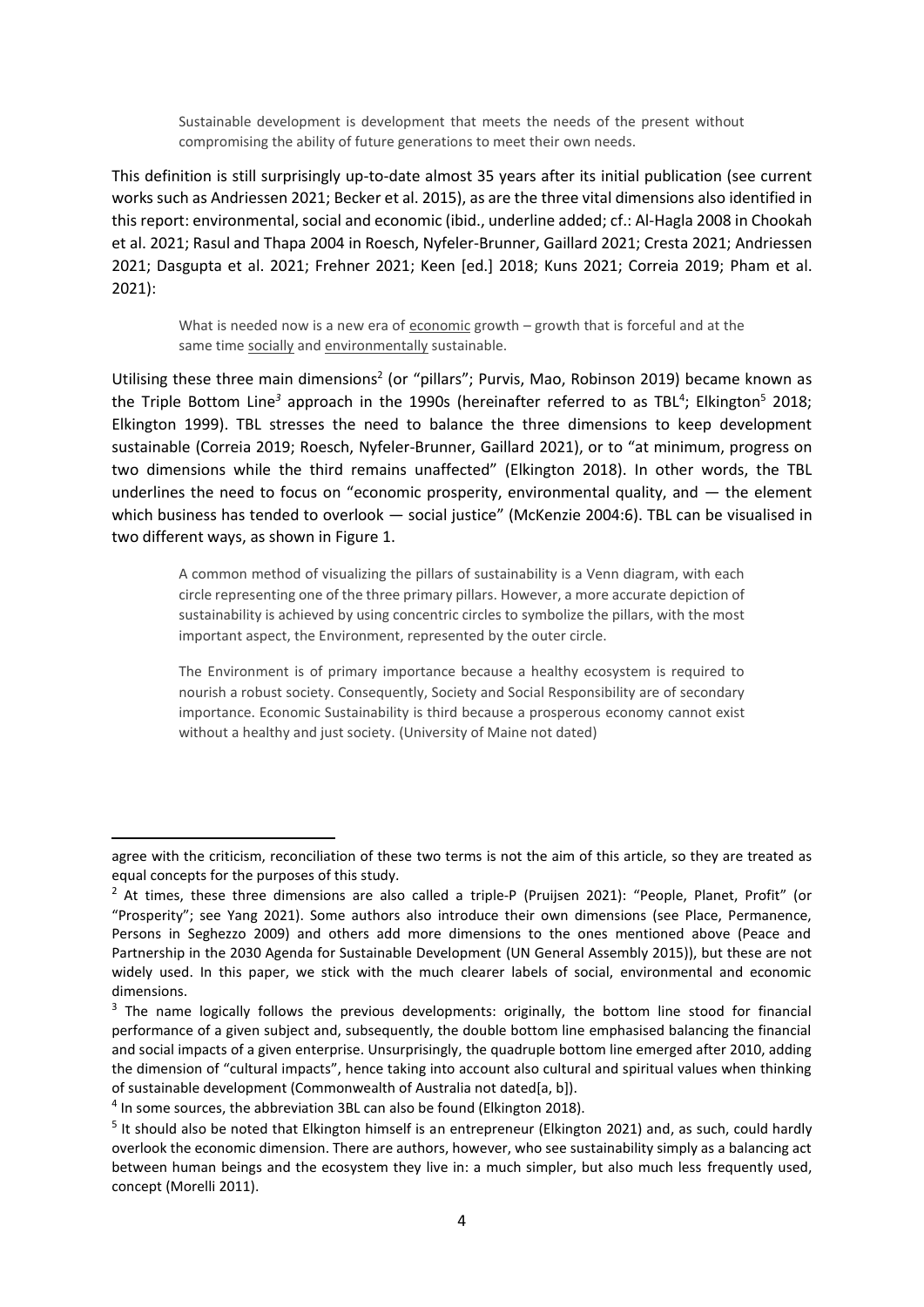<span id="page-4-0"></span>*Figure 1: Visualisation of the Triple Bottom Line (University of Maine not dated).*



In order to move forward, it is vital to be clear on the three dimensions of sustainability mentioned above. It should be noted that defining any of the three dimensions is at least as problematic as defining sustainability as such. Definitions are not coherent and the meaning shifts from one policy or research document to the next.

Environmental sustainability "could be defined as a condition of balance, resilience, and interconnectedness that allows human society to satisfy its needs while neither exceeding the capacity of its supporting ecosystems to continue to regenerate the services necessary to meet those needs nor by our actions diminishing biological diversity." (Morelli 2011:5) In other words, in order to operate sustainably, we cannot overstep environmental limits, also labelled as planetary boundaries. So far, nine planetary boundaries have been identified by scientists (Steffen et al. 2015; Keppner, Kahlenborn 2020; Rockström et al. 2009; Häyhä et al. 2018), these are:

- climate change
- novel entities (i.e. chemical pollution)
- stratospheric ozone depletion
- atmospheric aerosol loading
- oceanic acidification
- biogeochemical flows
- freshwater use
- land-system change
- biosphere integrity.

The current status of these planetary boundaries can be monitored at the website of the European Environment Agency (2020). For further information on the evolution of the concept and its links to policy documents, please visit the website of the **Stockholm Resilience Centre** (not dated).

In the case of social sustainability, authors in the field agree that there is no common definition to be shared (Missimer 2015; McGuinn et al. 2020). As McGuinn et al. (2020) state, social sustainability before the 2000s was largely understood as intertwined with the other two domains of sustainability, hence consisting of "social factors that must be considered in addition to environmental or ecological factors in sustainable development" (ibid.:22), while post-2000, social sustainability becomes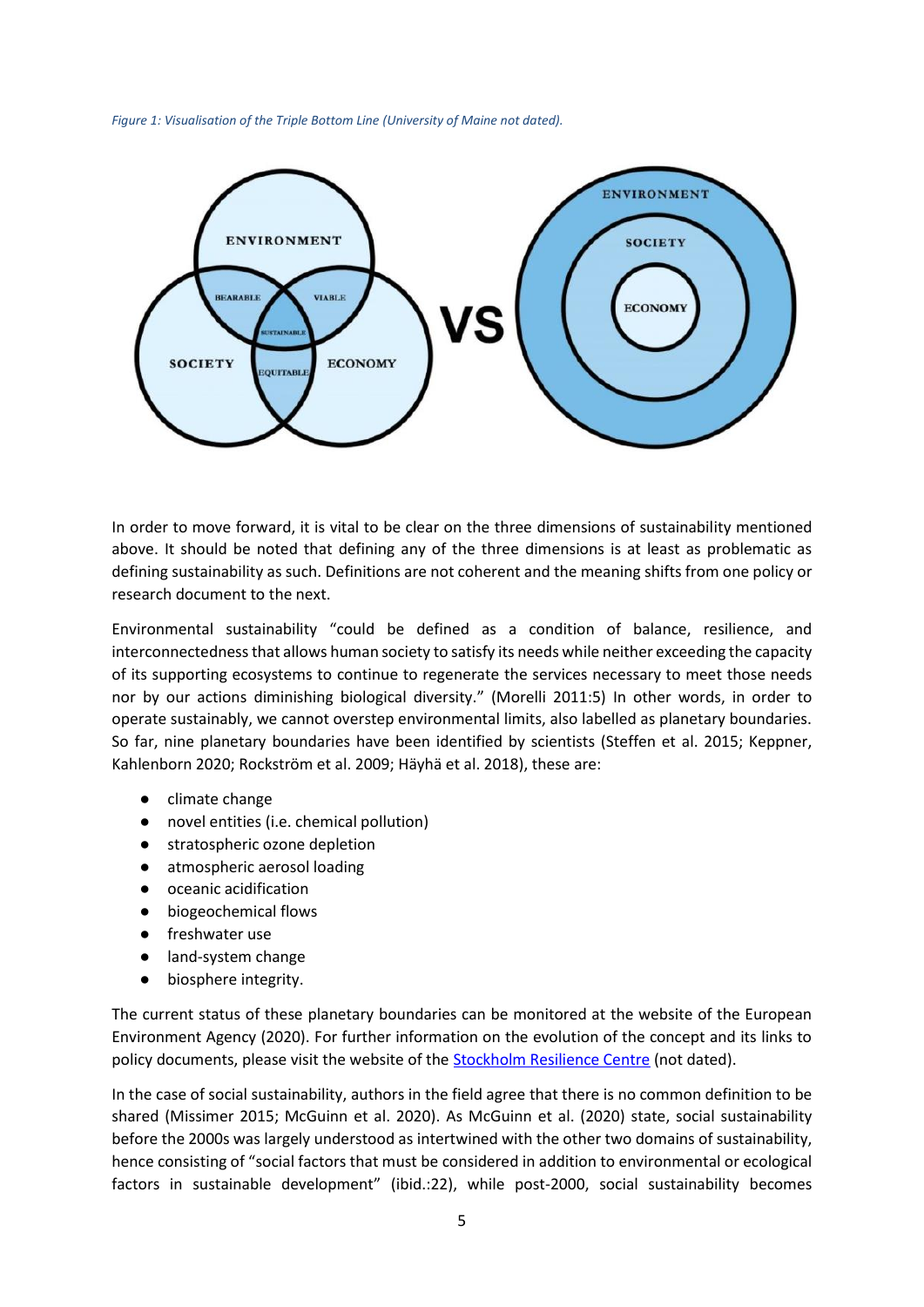perceived as more of a standalone dimension. Given the variety of available definitions (see Figure 2), some authors take the approach of identifying various aspects of social sustainability that are common across various definitions (McGuinn et al. 2015:26-27). Rasouli and Kumarasuriyar (2016 in McGuinn et al. 2015:26-27) list the following key aspects of social sustainability:

1. Macro-level: basic level of physical well-being: housing, food, clothing, health, sanitation;

2. Micro-level: quality of life and equity:

2.1. Social: social and cultural life, social homogeneity and cohesion, integration, diversity, sense of place, communication and participation, social justice and equity, social amenity, social security, social capital and well-being;

2.2. Services: access to goods, service and employment, education, training, equitable income;

2.3. Governance: democracy, engaged governance, system for citizen engagement.

Therefore, social sustainability spans a wide range of topics, from basic human needs, through quality of life, all the way to the political and social organisation of communities and societies.

"In the economic debate, sustainable development is most often described as the need to maintain a permanent income for humankind, generated from non-declining capital stocks (Hicksian income)." (Spangenberg 2005:48) This is the basic assumption of economic sustainability, the one dimension of sustainability which is most criticised for both its potential counter-factuality (i.e. the inconsistency of growth and sustainability), and its implicit assumption that economic growth leads to social improvements (a causality which is more problematic than it would seem; Spangenberg 2005). All in all, however, this dimension refers to designing such economic systems that work within social and environmental boundaries, not at their expense.

The complexity of the definition of sustainability based on the three dimensions (social, economic and environmental) is now apparent. What also needs to be pointed out is the interconnectedness of the dimensions themselves suggested by the TBL approach: despite each of the dimensions focusing on a different aspect of sustainability, implementation of any measures within the given dimension cannot be done without also influencing the other two dimensions.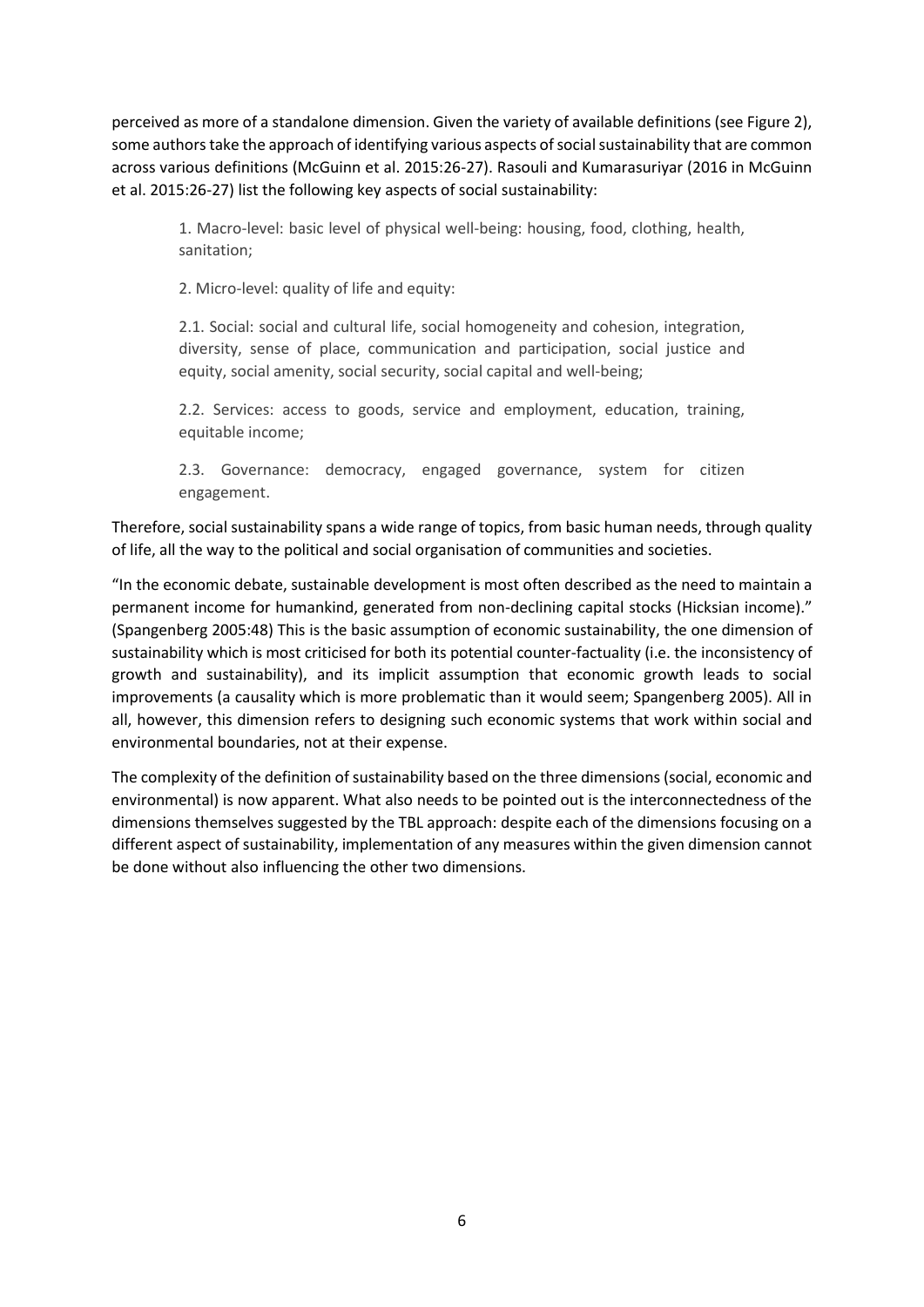<span id="page-6-0"></span>

| McKenzie,<br>2004, 12                              | Social sustainability is a life-enhancing condition within<br>communities, and a process within communities that can achieve<br>that condition.                                                                                                                                                                                                                                                    |
|----------------------------------------------------|----------------------------------------------------------------------------------------------------------------------------------------------------------------------------------------------------------------------------------------------------------------------------------------------------------------------------------------------------------------------------------------------------|
| <b>Barron</b> and<br>Gauntlet<br>2002, vi          | Social sustainability occurs when formal and informal processes,<br>systems, structures and relationships actively support the capacity<br>of future generations to create healthy and liveable communities.<br>Socially sustainable communities are equitable, diverse, connected<br>and democratic and provide a good quality of life.                                                           |
| Stren and<br>Polese 2000,<br>$15 - 16$             | Social sustainability of a city is the "development and/or growth<br>that is compatible with the harmonious evolution of civil society<br>fostering an environment conducive to the compatible cohabitation<br>of culturally and socially diverse groups while at the same time<br>encouraging social integration, with improvements in the quality of<br>life for all segments of the population. |
| Littig and<br>Griessler<br>2005, 72                | Social sustainability is given, if work within a society and the<br>related institutional arrangements satisfy an extended set of human<br>needs and are shaped in a way that nature and its reproductive<br>capabilities are preserved over a long period of time and the<br>normative claims of social justice, human dignity and participation<br>are fulfilled.                                |
| Sachs, 1999,<br>$32 - 33$                          | Social sustainability includes achieving a fair degree of social<br>homogeneity, equitable income distribution, employment that<br>allows the creation of decent livelihoods, and equitable access to<br>resources and social services, [] a balance between respect for<br>tradition and innovation, and self-reliance, endogeneity and self-<br>confidence.                                      |
| City of<br>Vancouver,<br>2005, 12                  | For a community to function and be sustainable, the basic needs of<br>its residents must be met. A socially sustainable community must<br>have the ability to maintain and build on its own resources and have<br>the resiliency to prevent and/or address problems in the future.                                                                                                                 |
| Partridge (in<br>Spangenberg<br>and Omann<br>2006) | A socially sustainable society is one that is just, equitable, inclusive<br>and democratic, and provides a decent quality of life for current and<br>future generations.                                                                                                                                                                                                                           |

*Figure 2: Examples of social sustainability definitions (Missimer 2015:14).*

The Brundtland definition of sustainable development mentioned at the beginning of this chapter and first published in 1987 (UN General Assembly) has been widely used and stayed virtually unchanged over more than three decades. This, as some authors point out (Brønn and Brønn 2018), is not for lack of trying, but for lack of a common measurement approach which makes more detailed definitions impossible to design. A starker criticism of the vagueness of the Brundtland definition suggests that it:

is a smokescreen behind which business can continue its operations essentially unhindered by environmental concerns, while paying lip service to the needs of future generations. (McKenzie 2004:2)

This marketing strategy, widely called "greenwashing", is well explained by Sydnes and Aarvold (2021):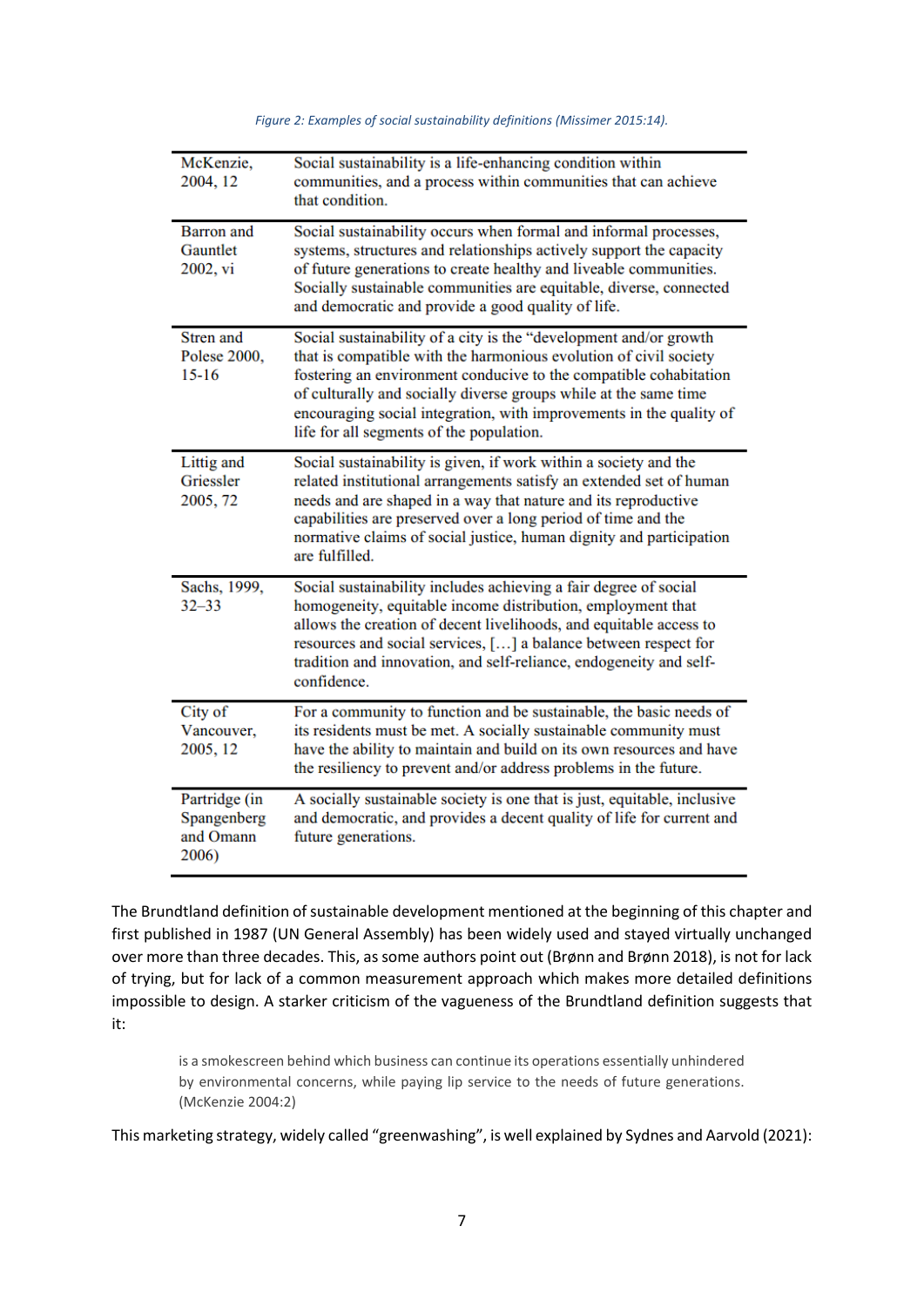As a consequence of sustainability becoming more prevalent in consumers' preference and decision-making process, many firms' positioning strategies have taken a shift towards accommodating the sustainability dimension. However, the growing popularity of sustainable consumption has also led to firms attempting to falsely market their brands as sustainable to benefit from the new customer demand. Some firms market their positive sustainable efforts, while simultaneously concealing their negative activities in an attempt to create an inaccurately positive impression of their environmental footprint. Furthermore, some firms exaggerate the environmental benefits of their products and services to increase sales.

It is, therefore, vital to distinguish between real changes in the operations of companies, governments and any other public, non-governmental or private bodies and attempts to falsely present inexistent changes and continue what is widely labelled "business as usual". Greenwashing not only does not represent sustainable development, but potentially hinders it by concealing the true nature of environmental, social and economic impacts of the bodies who use this deceptive strategy to their benefit.

Defining sustainability through the three dimensions of environmental, social and economic concerns, it is now key to explore how these apply to the learning mobility area. How does sustainability across all three dimensions relate to learning mobility? How can organisations active in the learning mobility field operate sustainably without the fear of being accused of greenwashing? Is a sustainable organisation the same as an activist one?

# <span id="page-7-0"></span>3. Sustainability in learning mobility

The European Platform on Learning Mobility (EPLM)

defines learning mobility in the youth field as mobility of young people (transnationally, regionally or online) undertaken freely and voluntarily for a specific period of time, consciously organised for educational purposes, to impact on the local community or to acquire new competences (knowledge, skills, attitudes or values). It encompasses a wide variety of project formats and activities, and can be implemented in informal or non-formal education settings. (Council of Europe 2021a)

This chapter explores implications of sustainability and its three dimensions for the organisations working in the field of youth learning mobility. This is based on the premise that learning mobility does not happen of its own accord, but that it is implemented by organisations, i.e. by any bodies with particular legal and practical capacities to implement learning mobilities. Such organisations are called "learning mobility organisations" in this text.

First, it needs to be stressed that all three domains of sustainability are applicable in learning mobility settings.

Environmental sustainability can be present as a topic (e.g. focusing on sustainability competences; see Guia 2020 and UNESCO 2019) and is always present as a procedural aspect of organising learning mobility initiatives (i.e. the learning mobility can be organised in a more or less sustainable manner). In order to achieve procedural environmental sustainability (i.e. to design such processes for learning mobility initiatives so that their environmental impact is as low as possible), it is crucial that personnel have awareness of the concept. There are numerous resources which relate to environmental sustainability in various spheres of human activity or cover the topic in a more general manner. The EU-Council of Europe Youth Partnership's Sustainability Checklist by Tumėnaitė (2021) ably presents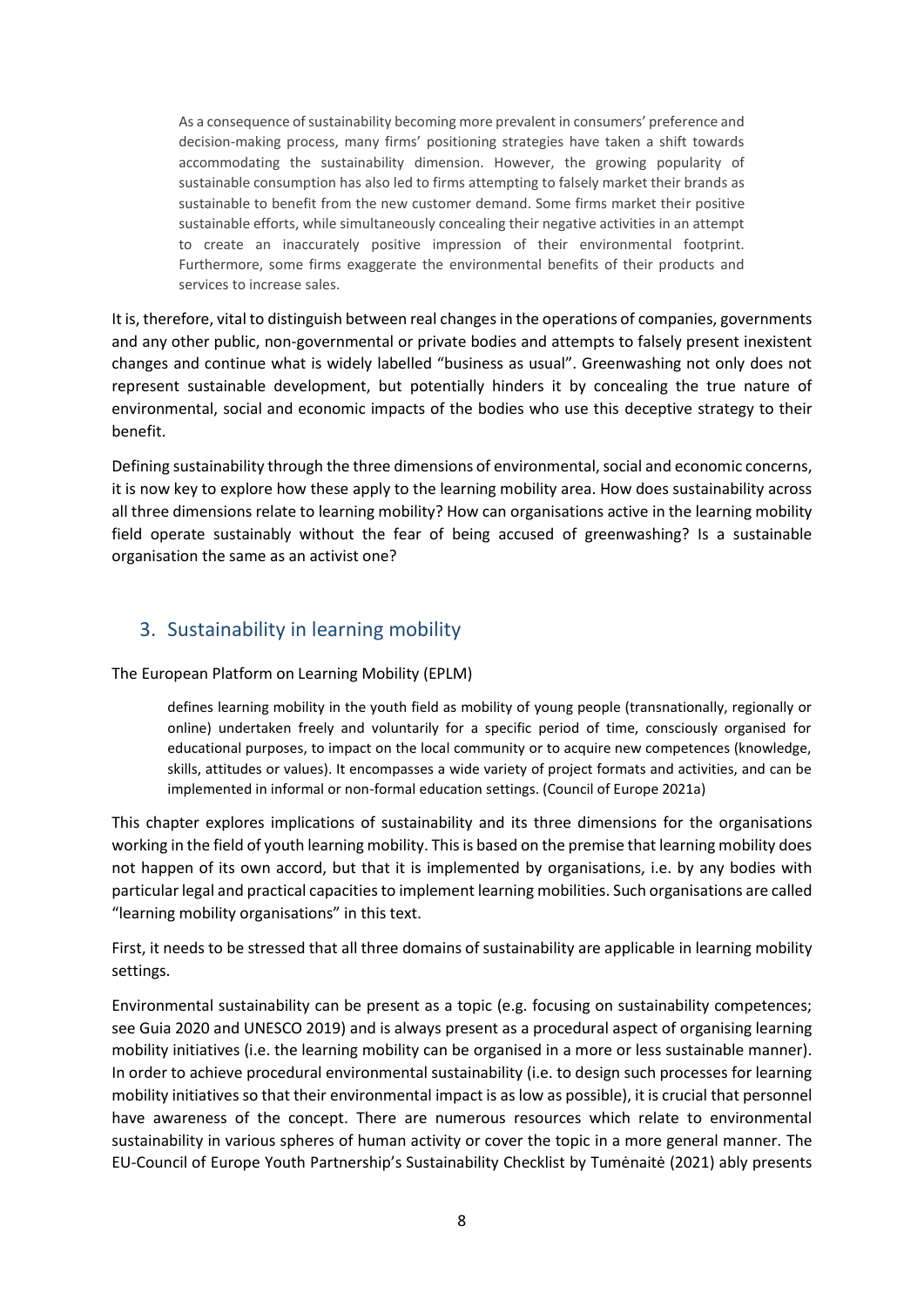practicalities related to the youth field, taking into account various aspects such as accommodation, venue, consumables, water, transport and many others. This particular publication relates well to the domain of learning mobility and can be recommended to learning mobility organisation personnel as quality, practice-oriented reading, focusing on procedural aspects of their work.

Social sustainability is a (cross-cutting) topic inherently present in many learning mobility initiatives and connected to the nature of learning happening within these mobilities (e.g. the emphasis on social inclusion, see Cairns 2015). Multicultural environments, in which learning mobility takes place and which efficiently bring together young people from different walks of life, have the potential to bring up social sustainability topics. Non-formal and informal learning methods often capitalise on this natural resource of learning mobility projects. As suggested above, social sustainability can be dealt with as a topic, but should always be present as a procedural element, utilising such processes which in themselves bring about reflection on various social sustainability topics (e.g. equity, cohesion, diversity, participation, well-being and many others).

Economic sustainability may be harder to encompass in learning mobility organisations, which often do not focus (primarily) on profit. Nevertheless, as learning mobility organisations frequently use public funds to financially support learning mobility projects and their own internal processes, there are economic sustainability domains that should be taken into account: in procurement and anticorruption areas, for instance (Global Reporting Initiative (GRI) 2020). Learning mobility organisations should also show economic sustainability in efficiently using financial resources while achieving goals in the environmental and social sustainability domains.

Second, it needs to be noted that there are preconditions to developing sustainability measures in learning mobility organisations, namely individuals' attitudes, values, knowledge and skills. All these personal characteristics of the concrete actors in the field determine the practices which are implemented by these actors. Figure 3 shows that, initially, attitudes and values are of importance: do the actors care about sustainability as such? Do they care about the three dimensions of sustainability? Subsequently, knowledge comes into play: how much do they know about sustainability and its dimensions? In case attitudes and knowledge are present, skills can be developed; only then can meaningful practices be implemented.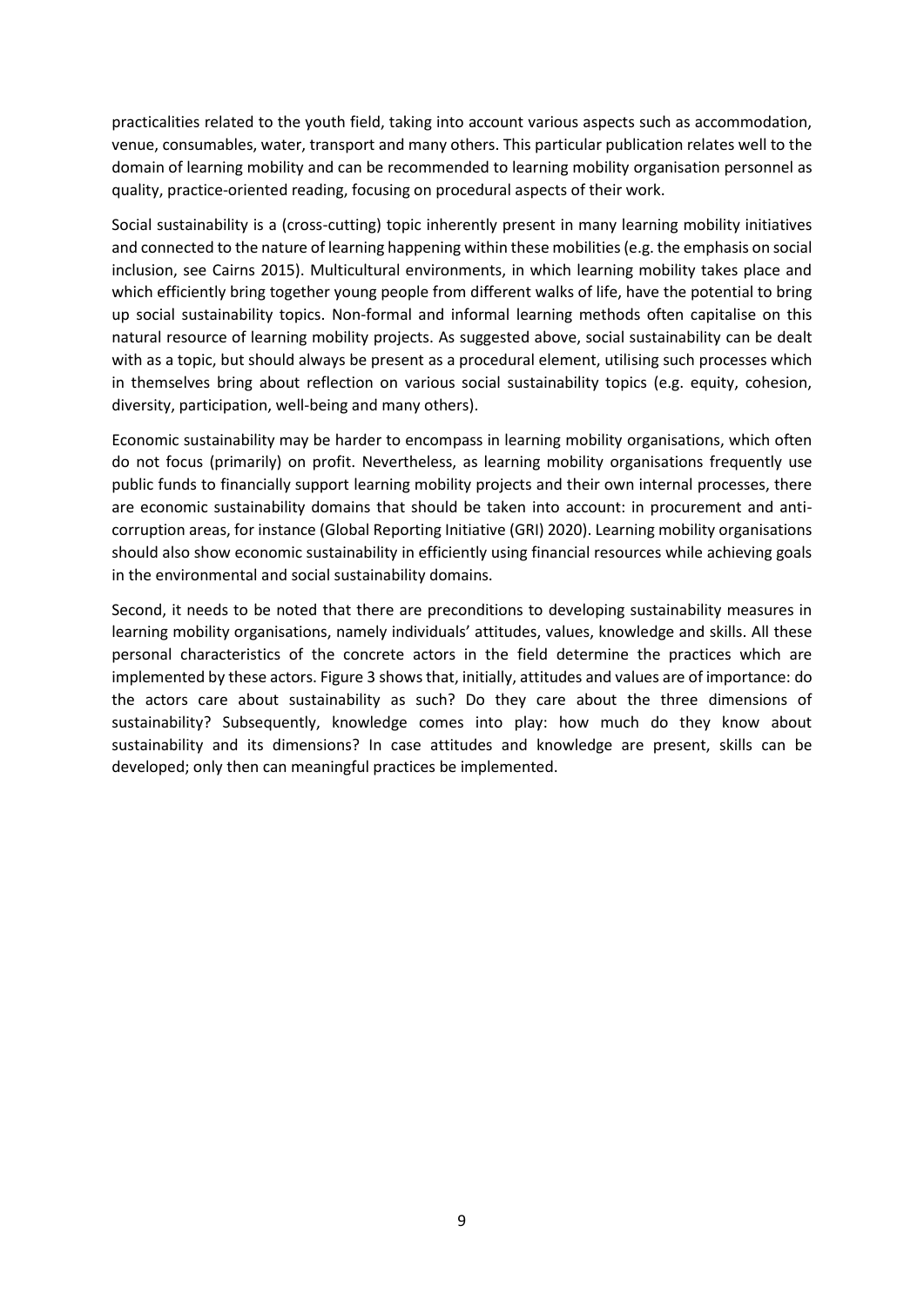#### <span id="page-9-0"></span>*Figure 3: Preconditions to sustainable practice.*



Third, as is now apparent from the above, there are in principle two levels on which learning mobility connects with sustainability: in the procedural area (i.e. how sustainable the operation of a given organisation is); and in the area of learning mobility content (i.e. how the given organisation treats sustainability as a topic of learning mobility initiatives<sup>6</sup> and capacity-building activities). As can be seen in Figure 4, both these levels are interconnected via the measures that can be taken within each of them. Additionally, developments on these two levels can be combined and utilised in case the organisation aims at becoming an activist structure, as is explained below.

<sup>&</sup>lt;sup>6</sup> For further reading into quality in learning mobility, see work done by the EU-Council of Europe Youth Partnership (Kristensen 2019; Council of Europe 2021b).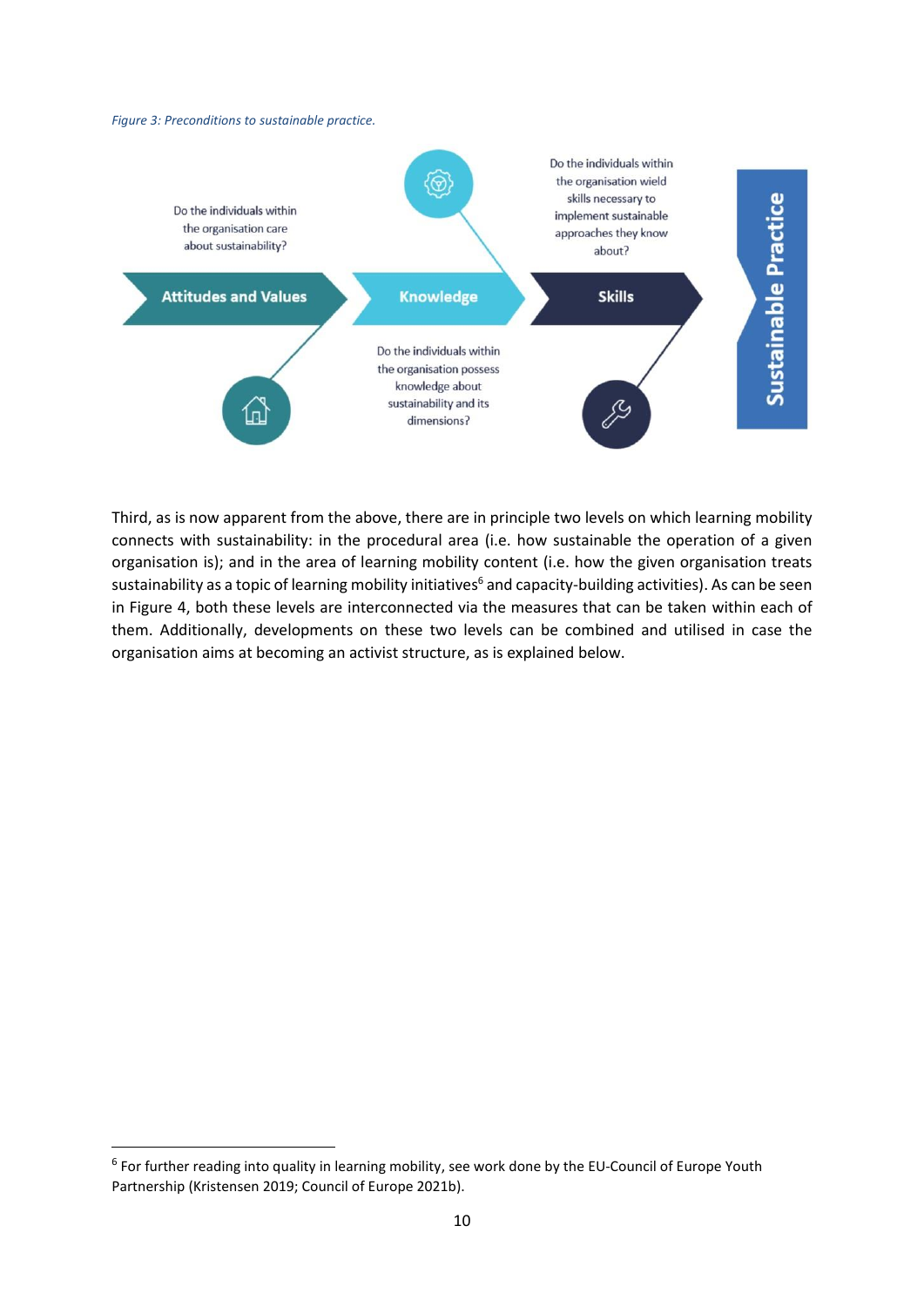#### <span id="page-10-0"></span>*Figure 4: Levels of sustainability in learning mobility organisations.*

#### **LEVELS OF SUSTAINABILITY** IN LEARNING MOBILITY ORGANISATIONS **PRECONDITIONS** (Values, Attitudes, Knowledge, Skills) **Sustainability Leading by CONTENTS PROCESSES Example Strategy** Contents of all Processes within the operations within the learning mobility Learning learning mobility organisations related to **Mobility** organisations, including all of its operations. **Activities** all internal and external activities. **Capacity Building** Internal **External ACTIVISM**

At the procedural level, sustainability strategy is discussed below as a tool to enable learning mobility organisations to operate in a sustainable manner, transparently and meaningfully. It needs to be emphasised that in the case of learning mobility organisations, the procedural aspect also needs to include implementation of learning mobility activities as such. At content level, three main tools are outlined as potentially useful in enhancing sustainability in learning mobility: leading by example, learning mobility activities themselves and capacity-building activities. Leading by example refers to sharing and disseminating sustainable practices the learning mobility organisation is implementing. This can happen through a variety of channels (yearly reports, social-media sharing of good practices, attending various stakeholder meetings, or applying criteria for choosing partner organisations). Learning mobility activities themselves can, of course, be used to further explore the topic of sustainability in general (e.g. towards young people interested in the subject), as well as the topic of sustainability in learning mobility (e.g. towards youth workers). Capacity-building activities can also be used to support sustainability in learning mobility, either aimed at increasing capacities within organisations (internal capacity building), or at providing opportunities for further education to other professionals (external capacity building).

Sustainability measures and practices implemented on the procedural level should constitute the necessary first step before tackling sustainability on the content level. This is simply because young people, as well as other actors in the learning mobility field, are sensitive to any potential discrepancies between what is claimed and what is done (the term "green hypocrisy" is fittingly used in these cases; Traynor, Lange, Moro 2012). Moreover, sustainability on the procedural level ensures the impacts of the learning organisation operations are as much in line with sustainability principles as possible, no matter what topics the given learning mobility organisation focuses on. In other words,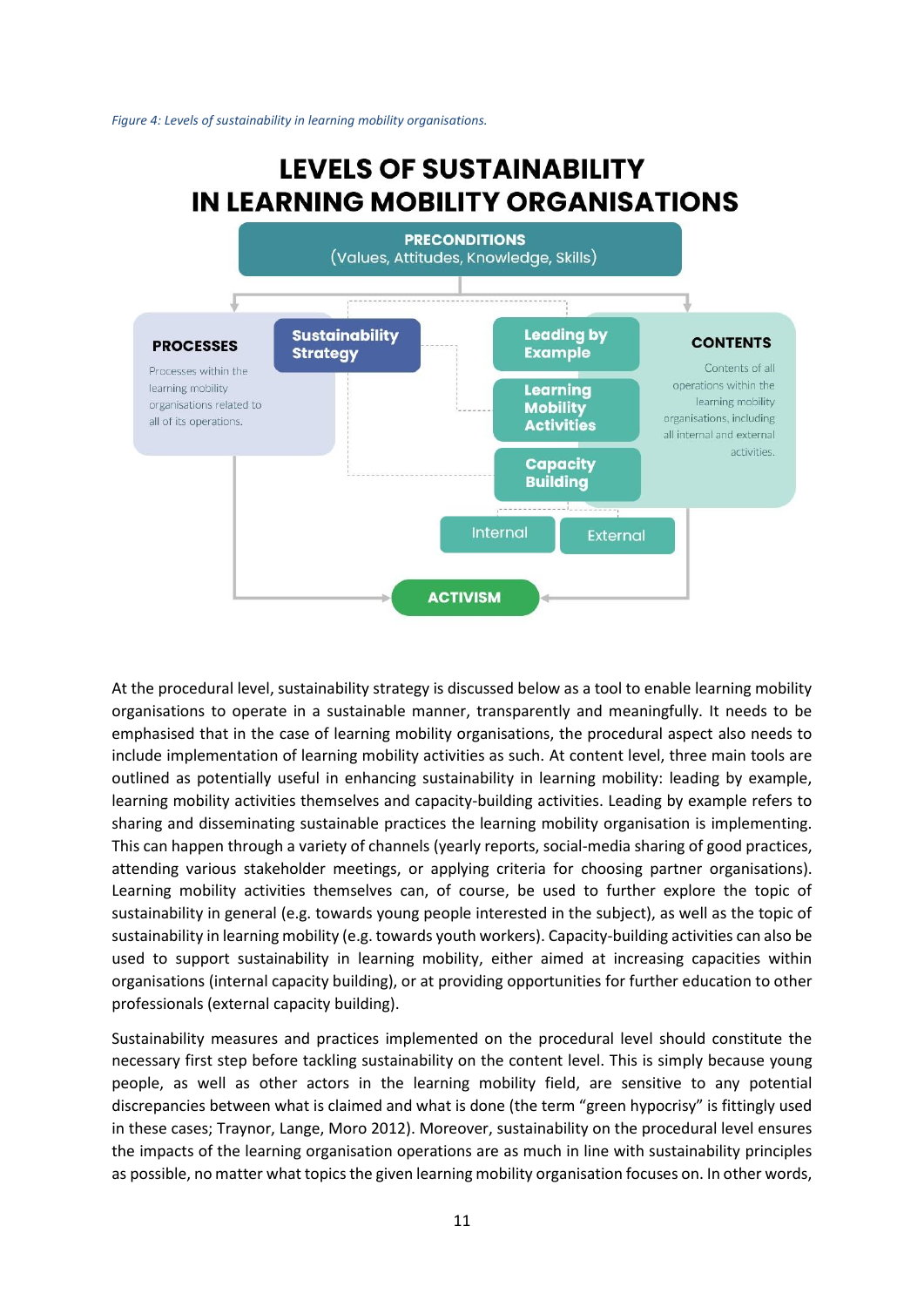even an organisation specialised in enhancing youth participation via learning mobility can, and should, operate in a sustainable manner. As pointed out above, the key measure on the procedural level is the sustainability strategy.

In order to operate consciously, transparently and systematically in a sustainable fashion and avoid allegations of greenwashing, concrete action plans or sustainability strategies should be put in place. Galpin, Whittington and Bell (2013; cf. Ene 2021) give a rather detailed account of how an organisation can compile their sustainability strategy and, despite the model being primarily prepared for private sector bodies, it can rather easily be utilised even in the learning mobility sector. Figure 5 provides an overview of the key aspects of sustainability strategies.

<span id="page-11-0"></span>*Figure 5: Sustainability strategy for learning mobility organisations (based on the model of Galpin, Whittington, Bell (2013) and adjusted for the learning mobility context).* 



include them!

# **Sustainability Strategy for**

Annual reports on organisation operations are a good place for disseminating the

Other opportunities for dissemination can arise as well: conferences, round table meetings, social media posts, or regular communication with partner organisations.

#### **6. Adiust the Sustainability Strateav**

Are the priorities set well? Do the goals need to change? Is engagement of external actors sufficient? Is the evaluation strategy appropriate? Are the dissemination channels designed and used well?

The first step in outlining a sustainability strategy is to define the overall sustainability priorities embedded in mission statements or other similar documents linked to the general functioning of the organisation (e.g. "We are a youth organisation operating sustainably and respectfully to future generations in all of our activities."). Second, concrete organisational goals need to be set, such as: reducing plastic use in our organisation by 50% over the next three years; cutting down on the energy consumption of our offices by 15% over the next three years; ensuring meat consumption decreases by 75% at events we are hosting over the next three years. Third, external actors need to be engaged, for example by inviting young people on board, or by selecting partner organisations with similar values and sustainable processes. Eventually, it is a must to evaluate the performance of the organisation at critical points. Evaluation can take place yearly, or in line with rhythms of strategic planning in each organisation (e.g. if an organisation has three-year planning cycles, then these can also be used to set evaluation timelines). Dissemination of the results of the sustainability strategy, including examples of good practices and the results of evaluations, should also be planned for in the sustainability strategy in order to become a beacon of sustainable practice in the given local and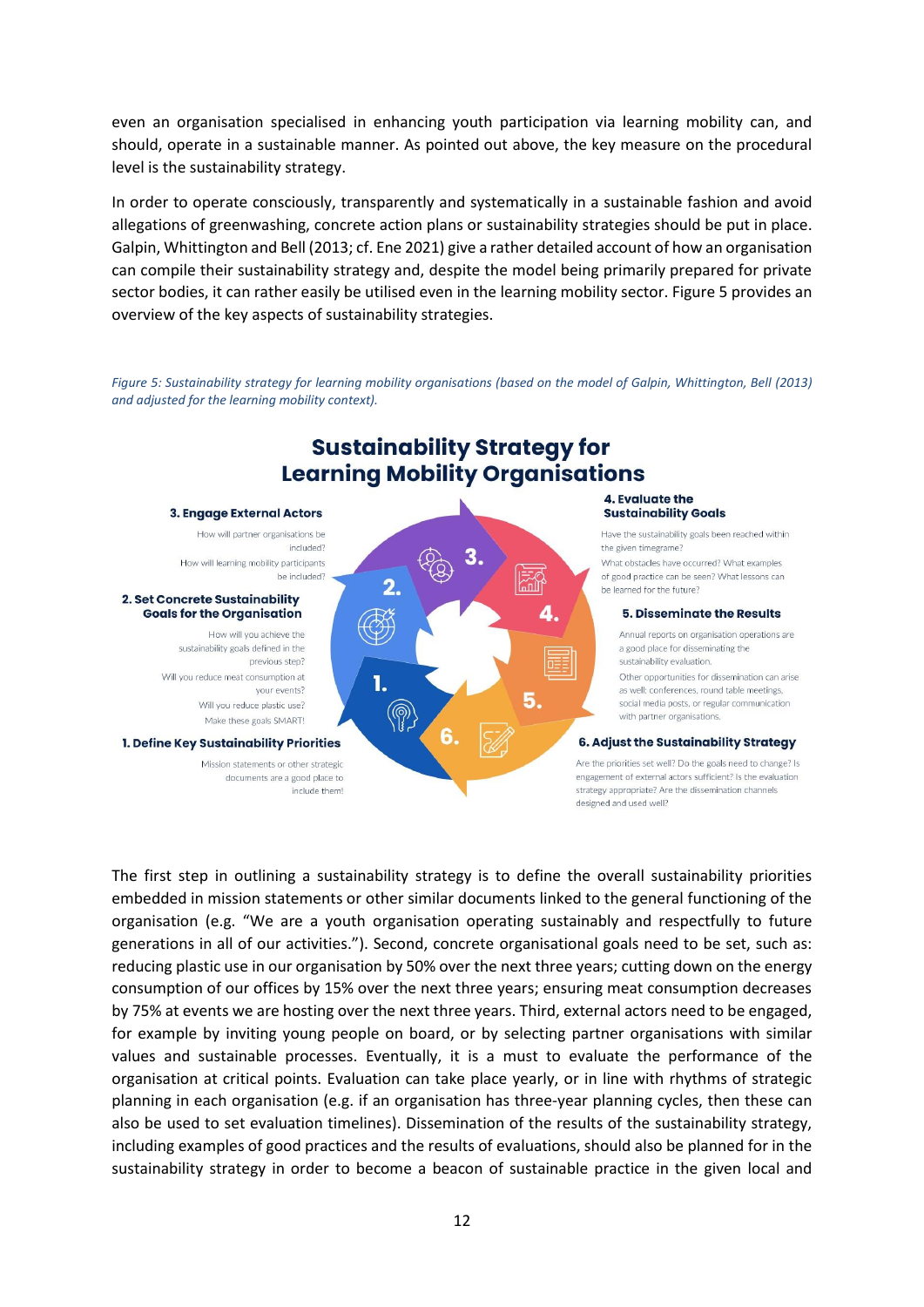professional context and to avoid greenwashing or green-hypocrisy claims. And last but not least, adjustments should be made to the sustainability strategy based on the results of evaluations in order to reflect on the past achievements and design appropriate sustainable strategy for the upcoming time period (cf. Galpin, Whittington, Bell 2013).

In learning mobility organisations, any sustainability strategy should also include rules on mobility that adhere to all three dimensions of sustainability. Such rules outline implementation principles for mobility activities and can be based on existing literature, such as the Sustainability Checklist (Tumėnaitė 2021) in the case of environmental sustainability and human rights; social inclusion and democratic engagement principles in the case of social sustainability; and following explicit rules outlining due diligence in financial matters in the case of economic sustainability.

Since evaluating the performance of learning mobility organisations in the sustainability domain is one of the key aspects of the sustainability strategies suggested above, examples of measurements and evaluation frameworks should also be mentioned. While measuring sustainability can be challenging given the vague and incoherent definitions, there are examples of initiatives that focus on this particular domain. The Global Reporting Initiative (2021) provides open-source reporting standards which cover all three aforementioned domains and includes detailed guidelines for each particular standard (GRI 2020). The most applicable standards can be used for any given organisation, utilising the detailed guidelines either as a roadmap to establish one's own concrete measures in the given area, or at least as an inspiration in the specific domain.

The global indicator framework for the Sustainable Development Goals and targets of the 2030 Agenda for Sustainable Development (2021) can serve as yet another example of measurementspecific targets and indicator setting in the sustainability domain. Ene (2021) suggests a combination of "SMART"<sup>7</sup> goals and key performance indicators as a basis of any well-designed sustainable strategy.

As suggested above, developments connected to sustainability on the procedural and content levels can create favourable conditions for a given organisation to become an activist one, i.e. to make sustainability an explicit aim of its operations, with a focus on impacting wider society through its activities. This development does not necessarily happen in all organisations who strive to be procedurally sustainable or who tackle sustainability as a topic of their learning mobility and capacity building activities. Becoming an activist organisation can be seen as yet another step beyond the procedural and content levels and potentially constitutes a specific type of learning mobility organisation: those that actively campaign for sustainability in learning mobility.

# <span id="page-12-0"></span>*3.1. Defining sustainability in learning mobility*

Based on the two previous sections, we are now able to define sustainability in learning mobility as follows:

"Sustainability in learning mobility" means aligning operations of a given learning mobility organisation on the procedural level with environmental, social and economic sustainability principles.

<sup>&</sup>lt;sup>7</sup> This abbreviation refers to such goals that are Specific (defining concrete outcomes), Measurable (based on quantifiable metrics), Achievable (realistic in the given timeframe with the given resources and in the given context), Relevant (connected to the overall goals) and Timely (with concrete deadlines).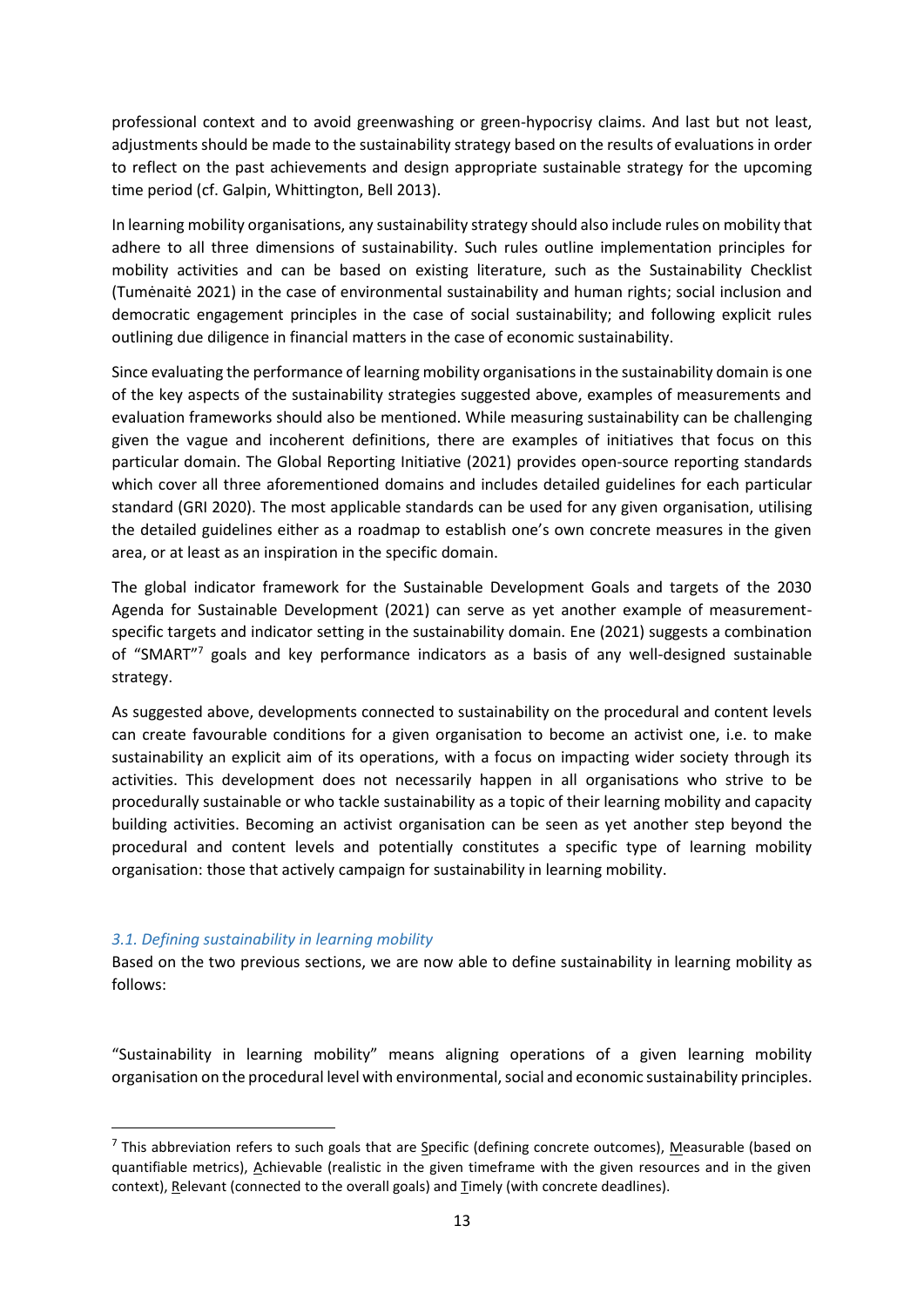In other words, sustainable learning mobility organisations need to ensure that processes within the organisation, including implementation of learning mobility activities, are environmentally, socially and economically sustainable. Sustainability can be further developed on the content level, giving learning mobility organisations options to (a) lead by example, (b) prepare specific content for their learning mobility activities, and (c) engage in capacity building both internally (focusing on their own personnel) and externally (spreading capacity-building opportunities to a wider audience and inviting external actors to take part). It is vital that any content focusing on sustainability also follows all three dimensions to provide the full picture. At the same time, adding the content level is a voluntary step and, as such, does not have to be present for the learning mobility organisation to adhere to sustainability principles via their internal processes and mobility implementation approaches. This enables the learning mobility field to stay diverse in the thematic focus of organisations and learning mobility activities, while becoming as sustainable as possible when implementing them.

Procedural and content alignments with the sustainability principles can lead to the learning mobility organisation becoming an activist structure that actively seeks this change also in a wider community or in society at large. Becoming an activist organisation is, however, not necessarily the aim of procedural- and content-level alignment with sustainability principles and, by the same token, this alignment in itself does not turn the given organisation into an activist one. Becoming an activist organisation can be seen as a follow-up process in itself, not as an automatic result of aligning processes and content to the sustainability principles. In other words, a sustainable learning mobility organisation is not necessarily an activist organisation.

All in all, learning mobility organisations can affect sustainability in the learning mobility field via the following steps:

- aligning their internal procedures with all three domains of sustainability;
- including content on all three domains of sustainability which focuses on:
	- o their own personnel (internal capacity building);
	- $\circ$  participants of the learning mobility activities;
	- o other professionals from the learning mobility field (external capacity building);
- becoming an activist structure aimed at influencing society at large.

Despite the fact that it is, in principle, possible to include content on sustainability in learning mobility activities by organisations which do not adhere to the sustainability principles in their own processes, it needs to be emphasised that this can lead to allegations of greenwashing or green hypocrisy.

# <span id="page-13-0"></span>4. Mapping actors and examples of practices

The youth sector has been active in the sustainability field for many years. There are numerous initiatives coming from the grass roots. Young people and youth organisations advocate for different aspects of sustainability, as this issue matters especially for this generation. The Youth stand for the future (Magapolou 2021) report, from recently conducted research by the European Youth Card Association, clearly shows that environment and climate change issues (environmental sustainability aspects) and education, mental health and comparable living standards (social sustainability aspects) are important for young people and have emerged as the most significant priorities for the future of Europe.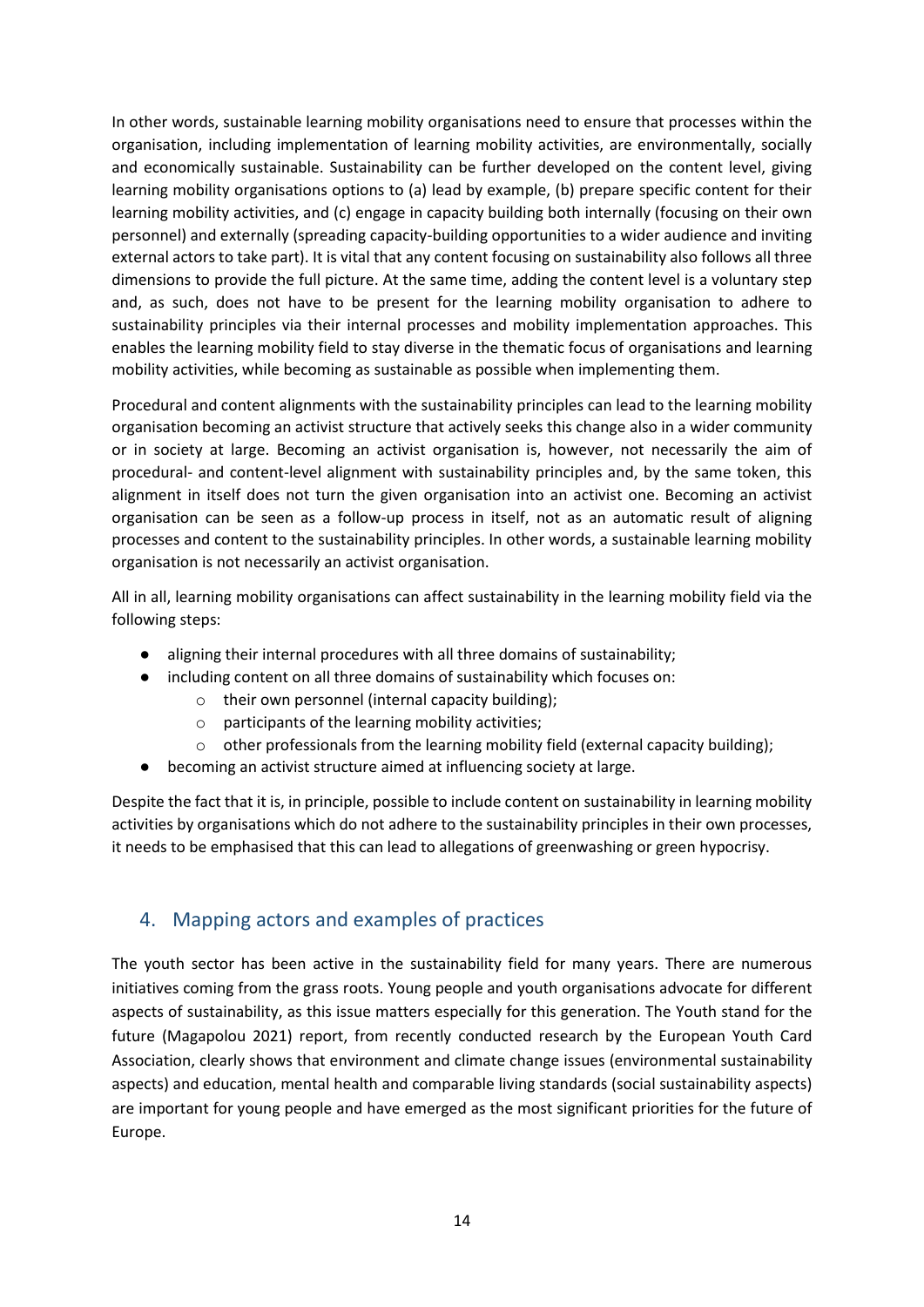Non-governmental organisations have been developing sustainable practices, among them learning mobility ones, since long before specific policy strategies were published. However, in 2021, major EU programmes providing funds for learning mobilities in Europe, Erasmus+ and the European Solidarity Corps, introduced a new priority focusing on the environment and fighting against climate change, which has already boosted initiatives devoted to this topic.

The major international organisations dealing with youth include sustainability in their agenda. The Erasmus Student Network (ESN) aims to organise greener activities and raise awareness among students regarding this topic. Recently, ESN has become one of the partners in the Green Erasmus project, which will focus on developing an educational portal on sustainable internationalism and analyse the environmental impact of Erasmus mobilities. Greening Youth Information Services (Firth et al. 2020), published by Eurodesk and the European Information and Counselling Agency (ERYICA), gives recommendations on building a sustainable strategy in organisations and presents examples of "green" non-formal education activities. Furthermore, ERYICA has developed a sustainability strategy, where it set specific targets and commitments towards becoming a sustainable organisation and undertook actions for "greening" their office (ERYICA Green Policy 2020). The European Youth Card Association (EYCA) emphasises in its quality standards the importance of social responsibility and environmental sustainability. The European Youth Forum has been promoting youth participation in sustainable development processes in all their aspects and advocating in this matter. The first Policy Paper on Sustainable Development was outlined in 2006 and, since then, this topic has become one of the core principles of European Youth Forum policies.

The EU-Council of Europe Youth Partnership published T-Kit 13: Sustainability and youth work (Keen 2018) and Greening the youth sector: Sustainability checklist for youth organisations (Tumėnaitė 2021), which give a series of recommendations for organisations on sustainable practices that can be utilised in a learning mobility context.

SALTO Resource Centres have developed various suggested actions to support learning mobility organisations in achieving Sustainable Green Europe status through the involvement of young people. Through its flagship projects collection, SALTO Participation & Information (PI) disseminated examples of successful projects. A new category of SALTO PI Awards was introduced, Environment and Climate Action - towards a sustainable green Europe with the power of youth. The Green Steps, an environmental-artistic project, where urban waste is collected and turned into massive art installations, won the prize in 2021. SALTO PI prepared a new section, Digital Transformation, in the Participation Resource Pool, where characteristics of a sustainable and inclusive digital transformation are explored.

IJAB (the International Youth Service of the Federal Republic of Germany) is implementing a Learning Mobility in Times of Climate Change project (LEMOCC). This research-based project focuses on gaining knowledge of good practices and aims to develop recommendations for organisations and policy makers on how to organise international, non-formal learning mobility projects in a sustainable way.

Plenty of regional and national organisations do implement learning mobility activities in a sustainable way. Some of them have placed environmental or/and social sustainability in the core of their activities by organising youth exchanges, seminars and training courses about different aspects of sustainable development. Some of them are in a process of moving towards advocacy and some of them are established activist organisations.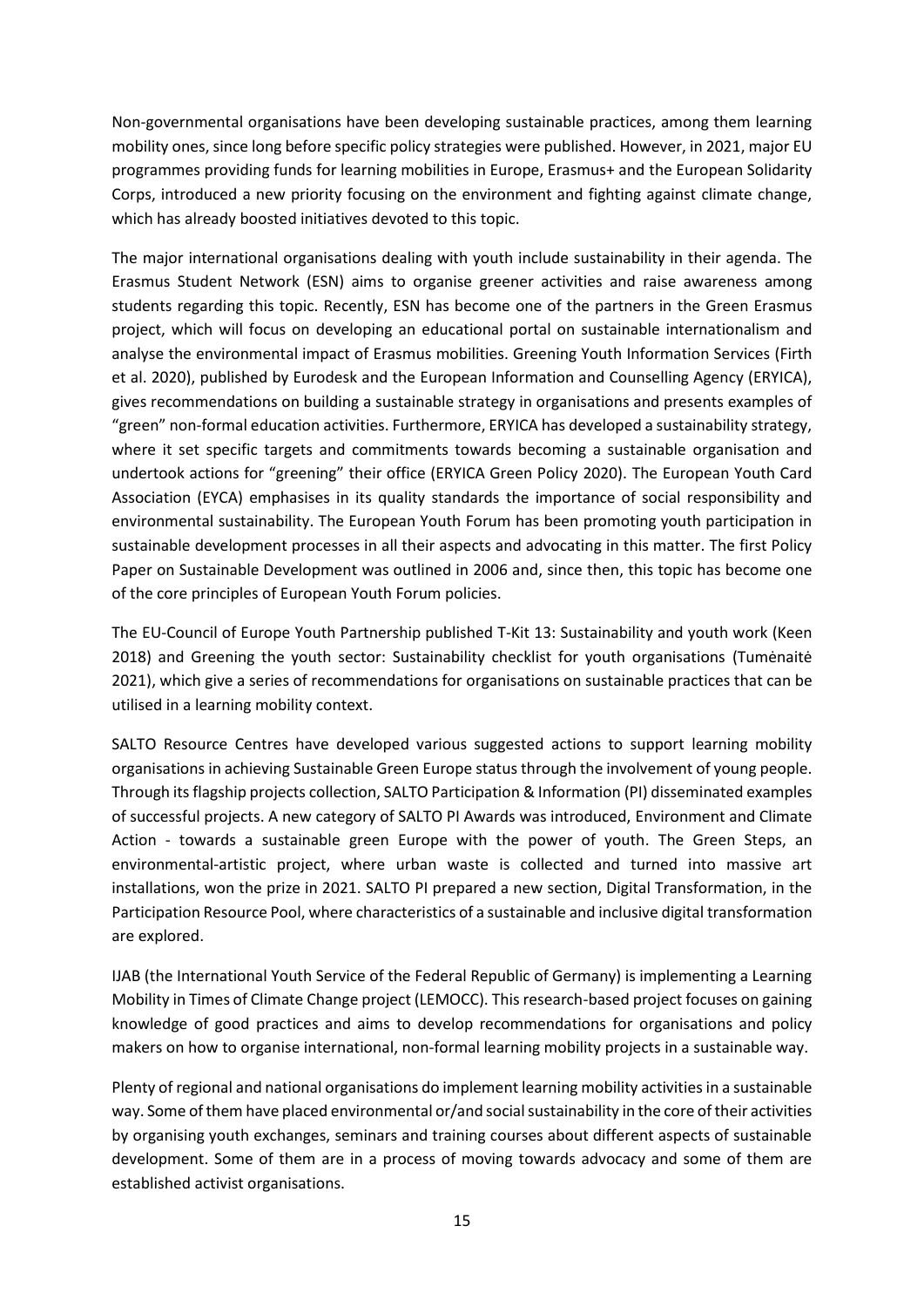A mapping exercise was conducted in order to identify examples of environmentally, socially and economically sustainable practices in the context of learning mobility. A focus on the environmental aspect of sustainability is dominant. However, there are examples of social and, to a lesser extent, economic sustainability practices as well. Below, examples of organisations that are advanced in all three levels of sustainability – processes, content, and activism – are present.

The list is not exhaustive; rather, it is a sample that could inspire and lead to continued exploration of this topic. All these practices require further research based on qualitative data. The recommendation is to develop a list of specific indicators for each level of sustainability of learning mobility organisations.

<span id="page-15-0"></span>*4.1. Examples of actors: process, content, and activism Levels of sustainability in learning mobility practice.*

# <span id="page-15-1"></span>**Youth and Environment Europe (YEE)**

YEE is a European network of environmental youth organisations, which is very active in environmental advocacy, encourages young people to get involved in activism and focuses on youth participation in environmental decision making. YEE places strong emphasis on the social angle of sustainability. According to YEE's members, climate justice cannot exist without social justice. Environmental protection should be complemented by respecting human rights and combating social inequalities. YEE supports youth organisations in their daily sustainable practices and publishes guidance and recommendations. The examples are the Guides for Youth NGOs (Fioravanti et al. 2016) and A short guide to a long impact. Building the Vision of Environmental Youth Organizations of the Future (Bayramov et al. 2021), which cover strategic planning, sustainable project management and sustainable principles. YEE organises international training courses and youth exchanges for young people on different aspects of sustainability with the financial support of the European Youth Foundation and Erasmus+.

# **Global Ecovillage Network (GEN)**

GEN is an umbrella organisation that embraces a holistic approach to sustainability, integrating the social, cultural, ecological and economic areas of human existence. GEN has embedded in its philosophy and practices all three dimensions of sustainability and it is advanced in all levels of sustainability in the context of learning mobility. GEN developed a precise set of conditions for member organisations regarding their processes and the content of their activities: the Ecovillage Map of Regeneration, which consists of 32 principles. GEN gathers ecovillages, which are intentional communities that live together based on specific participatory principles of regeneration in ecological harmony. GEN is composed of five regional networks and NextGEN, which is a youth ecovillage network. NextGEN focuses on connection, inspiration, empowerment and action projects for and with young people. GEN Europe brings together 100 ecovillages and aspiring ecovillage projects in 26 European countries and 18 national ecovillage networks. Although learning mobility is not a principal activity of GEN, many of its members are very active in this field. GEN Europe itself, as well as its members, implement numerous Erasmus+ and European Solidarity Corps projects. The Sustainable Communities Incubator Partnership Programme was recognized as an Erasmus+ Good Practice Example.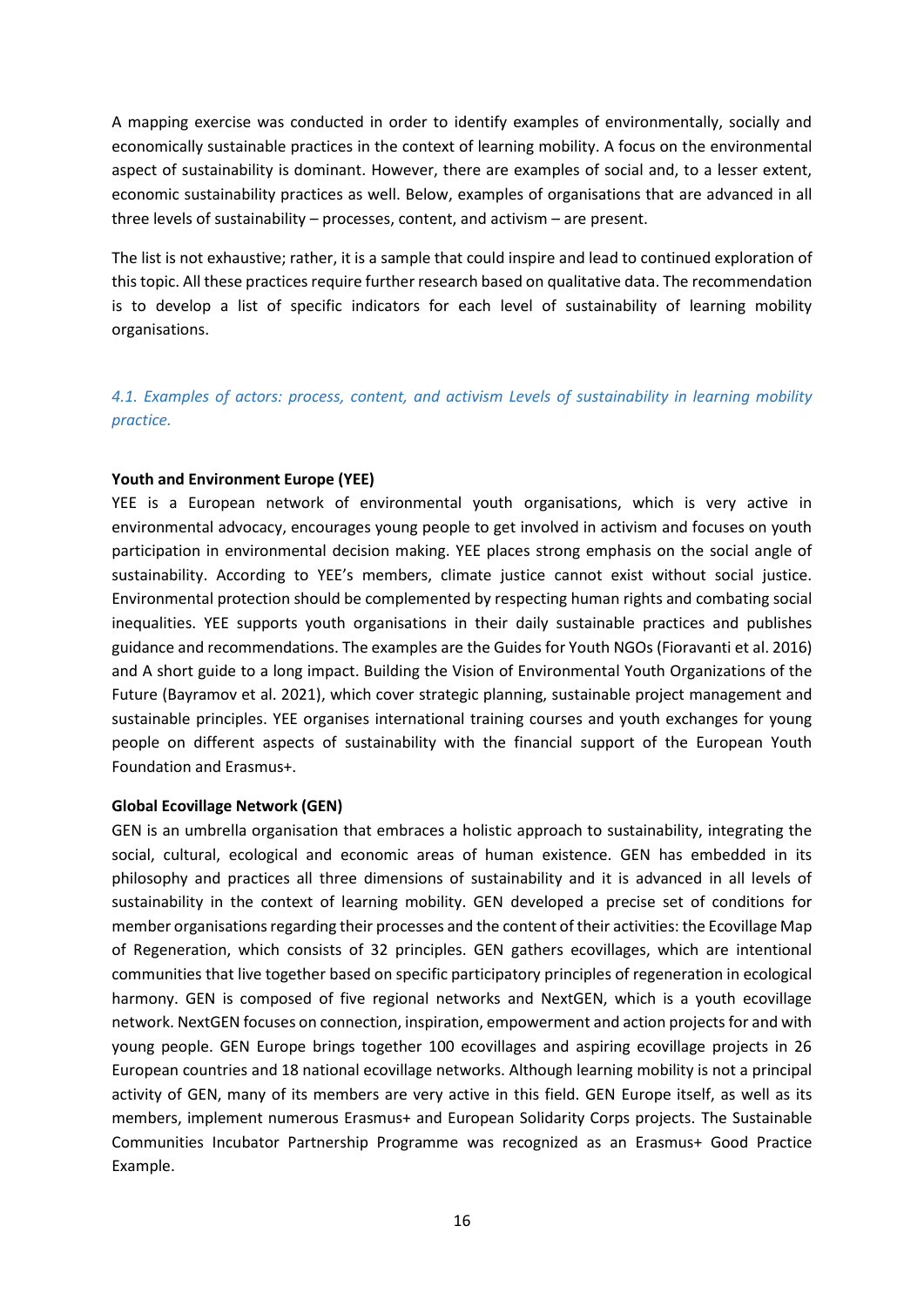Ecovillages often host international events like work camps, European Solidarity Corps projects, youth exchanges, training courses, seminars and other educational activities. They are an example of connecting sustainable practices with educating about them.

Yes to Sustainability is an example of a project run by NextGEN Europe that focuses on learning mobility. It is an international initiative and movement aimed at organising youth projects in ecovillages and at empowering young people through giving them life-changing experiences in ecovillages and sustainable communities.

One of the examples of a learning mobility venue is the Ecovillage Torri Superiore. It is a medieval village in the foothills of the Ligurian Alps (Italy) built entirely of stone, with more than 160 rooms connected by staircases and passages. The village has been renovated and today is a home for a community, whose life is based on ecological principles and social sustainability. Torri Superiore is a part of GEN and the international permaculture movement.<sup>8</sup> The Ecovillage also welcomes guests and volunteers and hosts various environmental education activities, as well as European Solidarity Corps volunteers and youth exchanges.

# **AEGEE**

AEGEE is a large, international student organisation that focuses on wide thematic areas. It is an example of a recent transition from the process and content level of sustainability to the activism one. It has developed sustainability strategies and interesting sustainable practices such as fully vegetarian or vegan events or calculation of CO<sub>2</sub> emissions of events and offsetting them. The Climate Emergency Working Group and Sustainability Committee work within the structure of the organisation. Although AEGEE covers many topics, in 2020 the climate emergency became one of its strategic priorities. At the moment, the organisation is active in advocacy. A policy paper, Sustainable and affordable travel options for young Europeans (Niedringhaus 2020), provides insights into current challenges in travel by young people and recommendations for policy makers on how to support the mobility of young people without harming the environment. The organisation co-founded Generation Climate Europe, which is a large climate coalition of youth-led networks in Europe. Within the social sustainability dimension, Generation Climate Europe works actively in the field of equality.

# **Generation Climate Europe (GCE)**

GCE is a climate coalition of youth-led networks in Europe that advocates for stronger action from the EU on climate environmental issues and empowers young people to engage in EU decision-making processes on sustainability. The activities of GCE are grounded in its guiding principles: youth-led, democratic, evidence-based, diverse, intersectional and human rights-based. One of the main work areas is sustainable development.

# **Coordinating Committee for International Voluntary Service (CCIVS)**

CCIVS is a global network engaged in the field of International Voluntary Service (IVS). IVS projects have been organised for over 100 years, many of them focusing on the environment. Members of the

<sup>&</sup>lt;sup>8</sup> Permaculture is a framework for creating sustainable ways of living, a practical method of developing an ecologically harmonious, efficient and productive system. For further reading, see materials on the Permaculture Research Institute website [\(www.permaculturenews.org/what-is-permaculture\)](file:///C:/Users/gallagher/AppData/Local/Microsoft/Windows/INetCache/Content.Outlook/9IFE9BPP/www.permaculturenews.org/what-is-permaculture) and Permaculture Principles website [\(https://permacultureprinciples.com\)](https://permacultureprinciples.com/).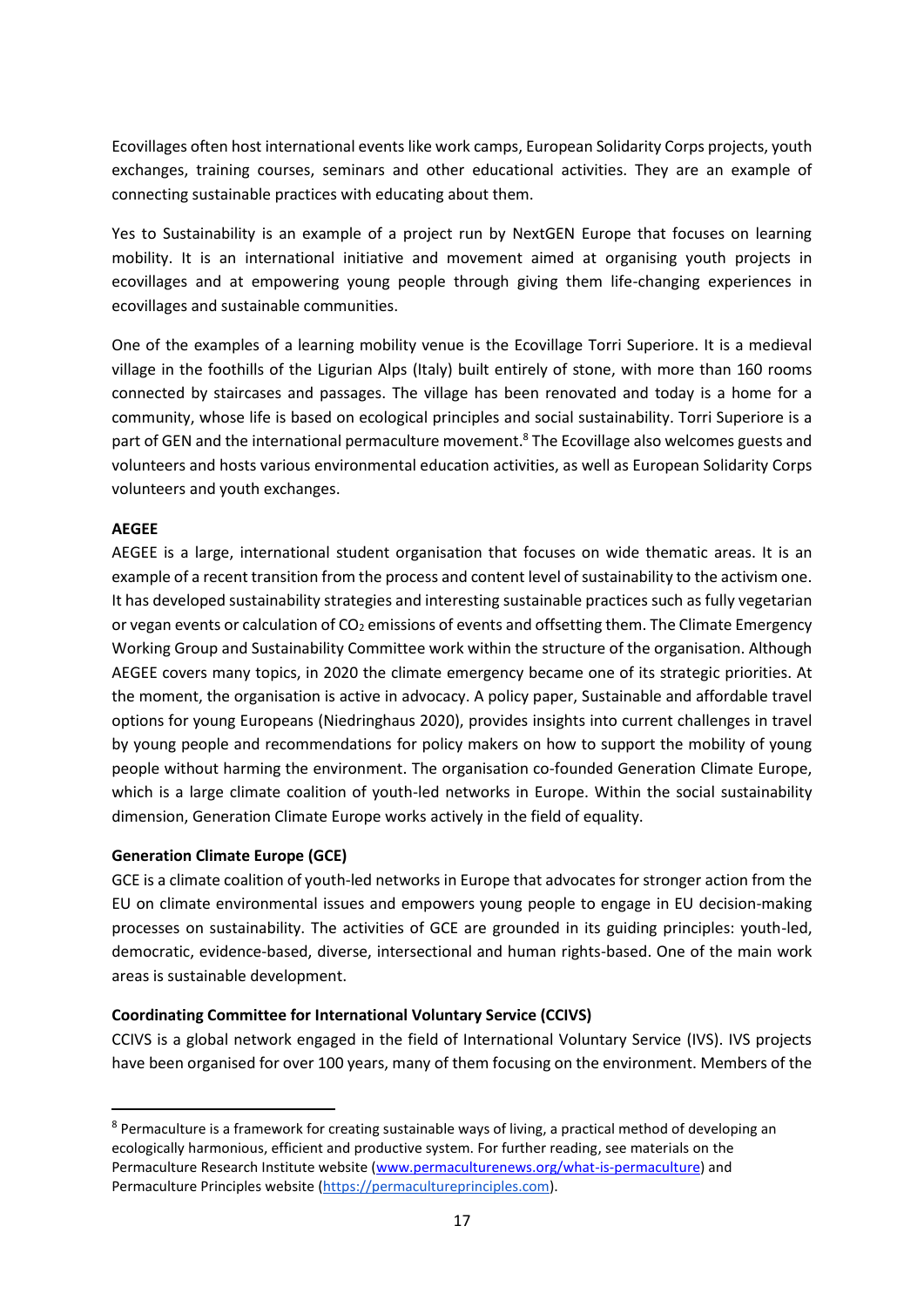movement participate in direct action all around the world for climate justice. Around 30 000 volunteers take part in them every year in 79 countries, with the support of 188 organisations with a motto reading "Hands on action". The role of CCIVS is to raise awareness, to educate and to put into place practical work at a grass-roots level. One examples of a learning mobility project was IVS for climate justice - don't just say it, do it, aimed at creating a network of knowledge through ecological and sustainable practice in volunteering. Participants will work on formulating a social and environmental responsibility policy that will be adopted later.

# **Group of European Youth for Change (GEYC)**

GEYC is a Romanian youth organisation whose aim is to empower young people to create a positive change in their communities. Sustainable development is one of the main areas of GEYC's work and, within this direction, GEYC develops projects on climate justice and solidarity with a focus on social inclusion, gender equality, health and well-being and partnerships for sustainability. GEYC implemented the European Fellowship on Sustainable Development, an intense programme for young people, which includes formulating social and environmental responsibility policy recommendations and developing activities by participants for a wider audience. The organisation is also a partner of numerous learning mobility activities like youth exchanges, training courses, and seminars devoted to sustainability.

# **International Young Naturefriends (IYNF)**

IYNF is a network that brings together organisations that share the values of respect, solidarity, equality, sustainability, care for nature, youth participation, and non-formal and experiential education. IYNF organises value-driven youth exchanges and capacity-building activities, including outdoor programmes, art and environmental education. Members of IYNF are active in advocacy at the European level.

# **Go Green**

Go Green is a youth environmental organisation located in Skopje (Republic of North Macedonia) and providing climate change education in learning mobility settings. It implements international and local projects and initiatives aimed at raising awareness on sustainability issues. The following strategic priorities were set by the organisation in 2020-2023: youth eco-activism, education on climate change and sustainable development, social inclusion for a green economy, and organisational development. Go Green is active in the field of research and advocates at the local level.

# **YouthLink Scotland**

YouthLink Scotland is Scotland's national agency for youth work. It runs a Learning for Sustainability programme which works on global citizenship, sustainable development education and outdoor learning. In 2021, ahead of COP26, YouthLink Scotland organised a conference called Our Climate Emergency – Youth Work's Role for People and Planet, which highlighted the urgent and significant challenges that society and the planet are facing and explored the power of learning for sustainability through youth work.

# <span id="page-17-0"></span>5. Concluding remarks and avenues for further inquiry

This study is a prelude to further exploration of sustainability in the youth learning mobility field. As such, it presents sustainability as a concept, including all three vital dimensions, and it offers a definition of sustainability in learning mobility. This definition is based on an analytical framework focusing on providers of learning mobility opportunities (i.e. any bodies implementing learning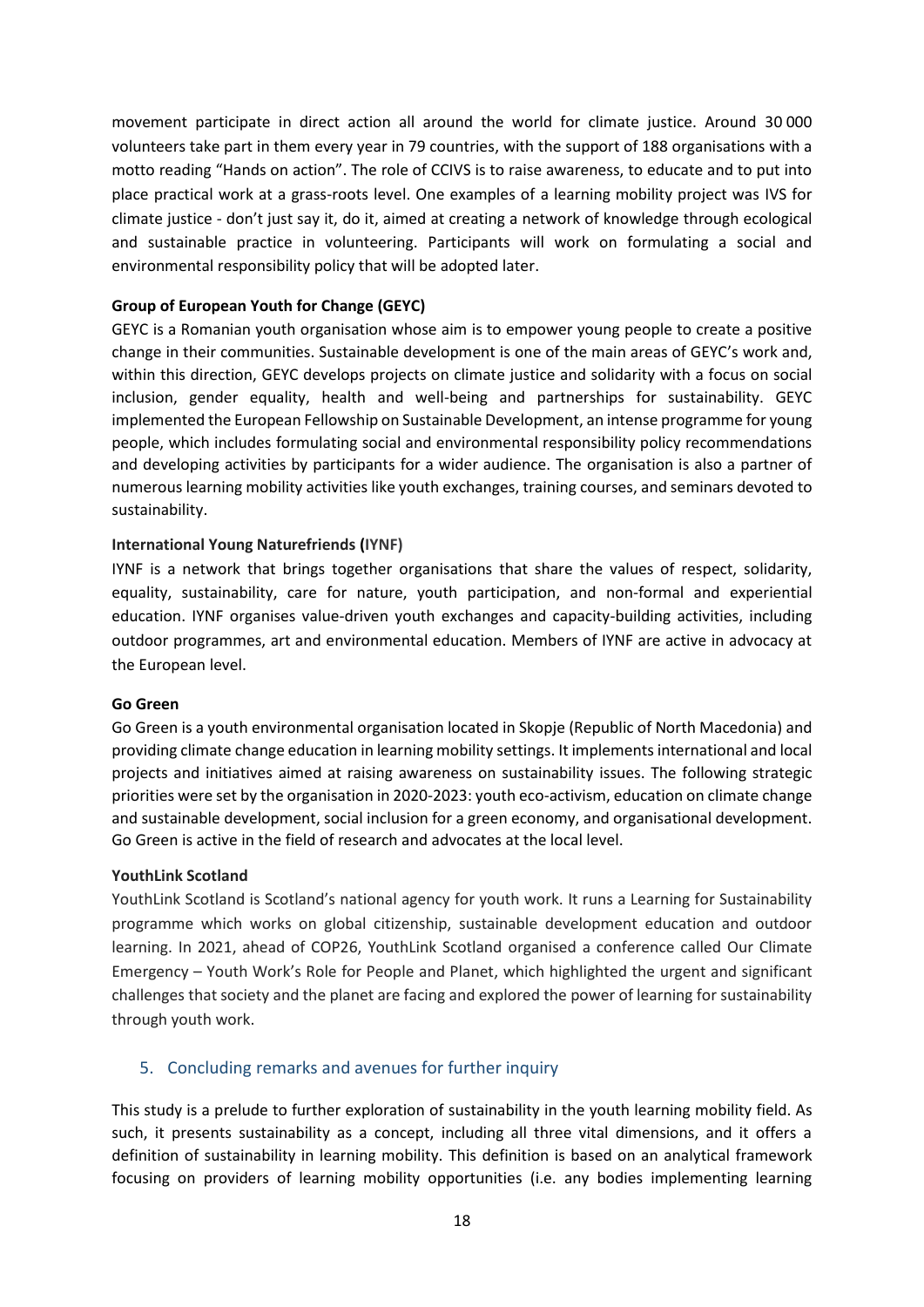mobility activities) and states that sustainability in learning mobility is anchored at the procedural level: learning mobility is sustainable if providers of learning mobility base their actions on sustainable practices (both internal processes and the learning mobility implementation principles). Two further levels of sustainability in learning mobility have been identified, however: content and activism.

The content level describes any internal and external activities in which sustainability is tackled on the topical level. This may consist of various capacity-building activities for personnel within and outside the organisation and, of course, of learning mobility activities in which sustainability is tackled as a topic. Furthermore, organisations can become activist bodies that aim to influence the sustainability agenda beyond the scope of their own activities and focus on community or societal levels in their actions.

As much as both the content and activism levels are important when considering sustainability in the wider societal context, they are not considered a condition for sustainability in learning mobility: that is, dependent purely on the procedural level. This approach allows the learning mobility field to become as sustainable as possible without jeopardising the treasured wide topical focus of this field. By adjusting internal procedures and principles for learning mobility implementation, the learning mobility field can stay diverse in topics it covers, while becoming sustainable in doing so. Finally, by building on sustainable processes, learning mobility organisations can avoid being accused of greenwashing or green hypocrisy when engaging in sustainability-related content or activism.

The mapping of actors and practices builds on the conceptual framework described above and was presented in the third chapter of this study. Apart from presenting interesting actors, the mapping brings forward some important lessons for future exploration of sustainability in the learning mobility field.

First and foremost, information on the procedural level is not readily available for most learning mobility organisations. This can be due to the fact that these are often internal documents, but also due to other terminology the organisations are using when describing sustainability in practical terms. Despite sounding trivial, this is an important finding for at least two reasons. First, as mentioned at length in the second chapter, a sustainability strategy should not be an internal document and results the organisation has achieved should not be hidden, either. The fact that these documents are rather hard to find suggests that transparency is low in this context and that leads to (a) increasing possibility of greenwashing and green hypocrisy claims and (b) decreasing support for sustainability in the learning mobility field by providing only a few good practice examples. Second, this absence of procedural-level information has direct implications for future research. It is necessary to utilise other methods of data collection apart from desk research, such as interviews, focus groups or questionnaires. Utilising various research methods may lead not only to better data saturation for future research but may also (in line with the action research tradition) positively influence the learning mobility field by increasing awareness of the importance that transparency in presenting sustainability strategies and internal processes holds for the whole field.

Second, it must be noted that distinguishing between learning mobility organisations that provide sustainability-related content and those that focus on sustainability activism as such is not straightforward. This finding leads to a recommendation that the content-activism relationship should be further explored in future studies. This should ideally be done using qualitative research methods, as it seems exploring meanings behind concrete actions of learning mobility organisations may hold the key to either distinguishing these two categories, or realising that they are indistinguishable and constitute, in principle, one level with no clear lines between content provision and activism.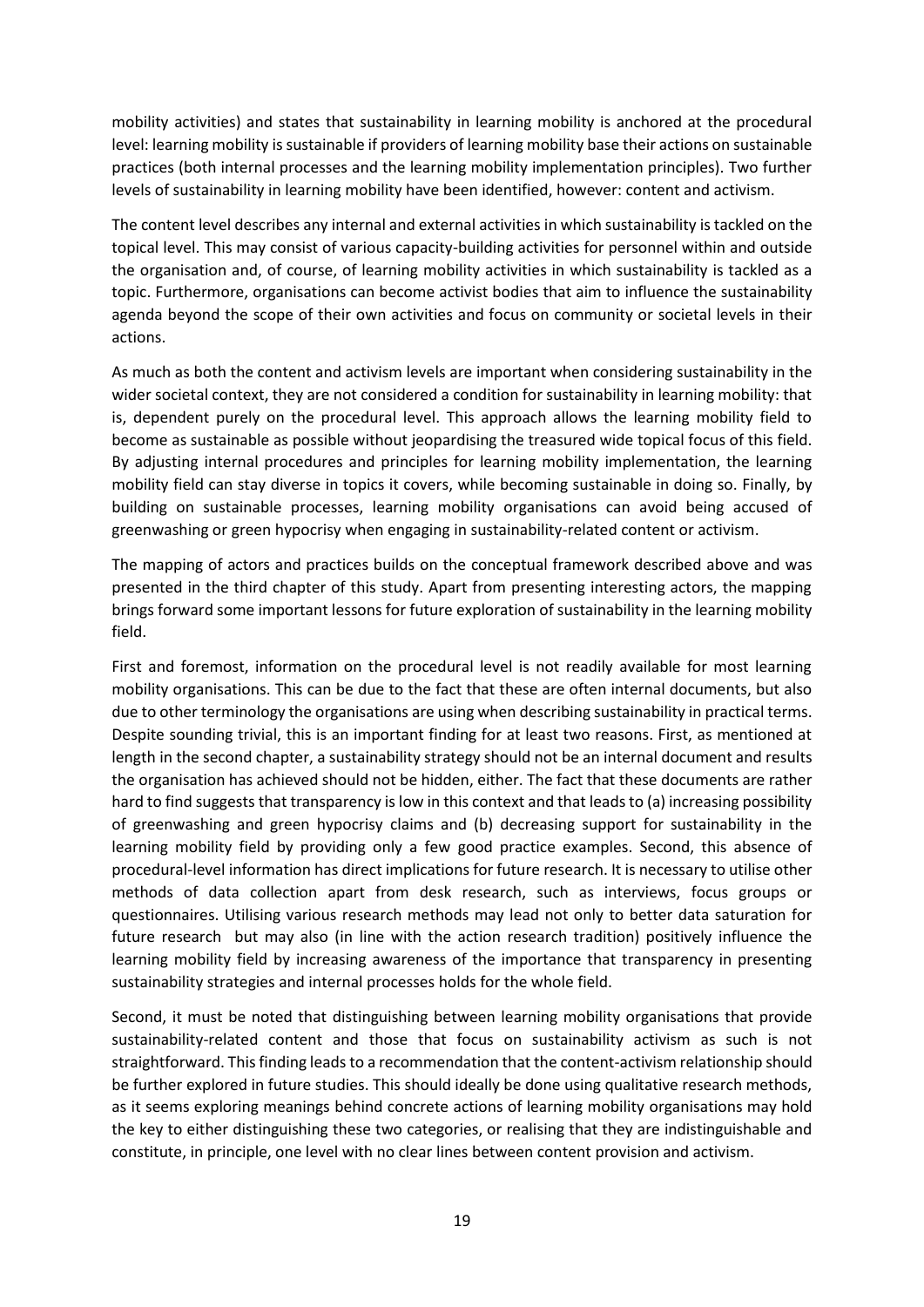Third, an operational definition of "learning mobility organisation" should be compiled. Despite the fact that this, too, may sound trivial, it influences any future research and evaluation efforts. Research and evaluation in the sustainability domain is, as in all other spheres, dependent on a firm definition of the basic population. A basic population is a set of units that are considered eligible when the evaluation takes place and largely influences the results of any given research and evaluation efforts. For example, conducting research on all organisations that held at least one learning mobility activity in the past ten years will yield vastly different results than only evaluating organisations that hold learning mobility activities regularly, at least once every two months in the past ten years. While in the first example, the basic population subjected to the research and evaluation efforts is large and brings together diverse organisations, in the second example the basic population will likely be extremely small and homogeneous. Apparently, the question of defining learning mobility organisations (providers) is far from trivial and should be tackled before further research into sustainability in learning mobility is conducted.

Finally, the mapping results show that more insight is needed into the three sustainability dimensions in learning mobility: environmental, social and economic. It remains unclear as to what extent the three dimensions of sustainability are present on various levels (procedural, content and activism) in learning mobility. This relates to (a) the shortcomings of the desk research approach debated above (namely, lack of internal data), and to (b) the absence of clear and universal definitions of the sustainability dimensions themselves. While the first shortcoming may be mitigated by using appropriate qualitative research methods, the second may need to be tackled through further work on a common framework which would define all three dimensions within the context of learning mobility. Such a common framework should focus on the community of practice within the learning mobility field, to which it might bring clarity in debating sustainability in the future.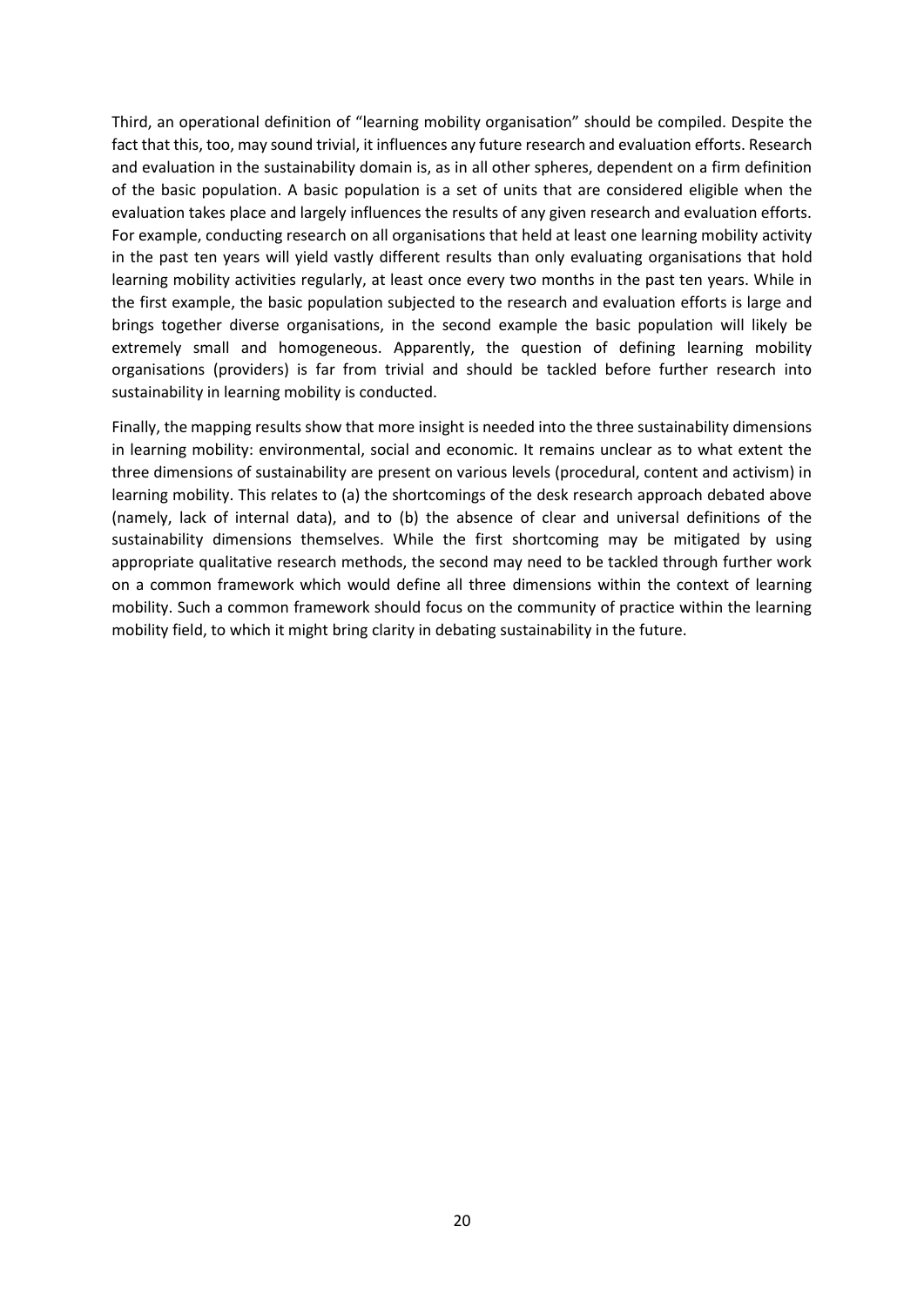# <span id="page-20-0"></span>Bibliography

*3rd European Youth Work Convention Declaration* (2020), available a[t https://www.jtba.lt/wp](https://www.jtba.lt/wp-content/uploads/2021/02/EN_3rd-EYWC_final-Declaration.pdf)[content/uploads/2021/02/EN\\_3rd-EYWC\\_final-Declaration.pdf,](https://www.jtba.lt/wp-content/uploads/2021/02/EN_3rd-EYWC_final-Declaration.pdf) accessed 1 October 2021.

Andriessen M. (2021), *SPORT EVENTS AND SUSTAINABILITY, A HAPPY MARRIAGE? A case study on the influence of sustainability on the reputation of sport events*, available at [https://dspace.library.uu.nl/handle/1874/403161,](https://dspace.library.uu.nl/handle/1874/403161) accessed 30 September 2021.

Bayramov O., Bellomo R., Fabianová K., Grieco A., Pérez J.A., Romero Fernández M., Sartor M.,Stadnyk T. (2021) *A short guide to a long impact. Building the Vision of Environmental Youth Organizations of the Future,* available at [https://drive.google.com/file/d/1Dw04\\_TYntphRwKMMgNCpB](https://drive.google.com/file/d/1Dw04_TYntphRwKMMgNCpB-fftwkRKErZ/view)[fftwkRKErZ/view](https://drive.google.com/file/d/1Dw04_TYntphRwKMMgNCpB-fftwkRKErZ/view) accessed 29 November 2021.

Becker et al. (2015), *Sustainability Design and Software: The Karlskrona Manifesto*, available at [https://www.cs.toronto.edu/~sme/papers/2015/Beckeretal-ICSE2015.pdf,](https://www.cs.toronto.edu/~sme/papers/2015/Beckeretal-ICSE2015.pdf) accessed 30 September 2021.

Brønn, C. and Brønn, P.S. (2019) *Sustainability: A wicked problem needing new perspectives.* In: Borland, H., Lindgreen, A., Maon, F., Ambrosini, V., Florencio, B.P. and Vanhamme, J. *Business Strategies for Sustainability*, available at [https://biopen.bi.no/bi](https://biopen.bi.no/bi-xmlui/bitstream/handle/11250/2620663/Broenn_2019_Sustainability_AAM.pdf?sequence=4&isAllowed=y)[xmlui/bitstream/handle/11250/2620663/Broenn\\_2019\\_Sustainability\\_AAM.pdf?sequence=4&isAllo](https://biopen.bi.no/bi-xmlui/bitstream/handle/11250/2620663/Broenn_2019_Sustainability_AAM.pdf?sequence=4&isAllowed=y) [wed=y,](https://biopen.bi.no/bi-xmlui/bitstream/handle/11250/2620663/Broenn_2019_Sustainability_AAM.pdf?sequence=4&isAllowed=y) accessed 1 October 2021.

Cairns D. (2015), *Analytical Paper: Learning Mobility and Social Inclusion*, available at [https://pjp](https://pjp-eu.coe.int/documents/42128013/47261689/Analytical+Paper+Learning++Mobility+Social+Inclusion+2015+Cairns.pdf/b0e76275-3afb-43e0-b793-06663e439e13)[eu.coe.int/documents/42128013/47261689/Analytical+Paper+Learning++Mobility+Social+Inclusion+](https://pjp-eu.coe.int/documents/42128013/47261689/Analytical+Paper+Learning++Mobility+Social+Inclusion+2015+Cairns.pdf/b0e76275-3afb-43e0-b793-06663e439e13) [2015+Cairns.pdf/b0e76275-3afb-43e0-b793-06663e439e13,](https://pjp-eu.coe.int/documents/42128013/47261689/Analytical+Paper+Learning++Mobility+Social+Inclusion+2015+Cairns.pdf/b0e76275-3afb-43e0-b793-06663e439e13) accessed 20 October 2021.

Commonwealth of Australia (not dated[a]), *Quadruple bottom line*, available at [https://www.waterquality.gov.au/anz-guidelines/resources/key-concepts/quadruple-bottom-line,](https://www.waterquality.gov.au/anz-guidelines/resources/key-concepts/quadruple-bottom-line) accessed 19 October 2021.

Commonwealth of Australia (not dated[b]), *Cultural and spiritual values*, available at [https://www.waterquality.gov.au/anz-guidelines/guideline-values/derive/cultural-values,](https://www.waterquality.gov.au/anz-guidelines/guideline-values/derive/cultural-values) accessed 19 October 2021.

Chookah N.A. et al. (2021), "Sustainable Neighborhood Assessment: Evaluating Residential Sustainability in Sharjah City ' s Old Neighborhoods Using the UN-Habitat' s Sustainable Neighborhood Principles ", *Civil Engineering and Architecture,* Vol. 9, No. 4, pp. 1206-1216.

Correia M.S. (2019), "Sustainability: An Overview of the Triple Bottom Line and Sustainability Implementation", *International Journal of Strategic Engineering*, Vol. 2, No. 1.

Council of Europe (2021a), *European Platform on Learning Mobility*, available a[t https://pjp](https://pjp-eu.coe.int/en/web/youth-partnership/european-platform-on-learning-mobility)[eu.coe.int/en/web/youth-partnership/european-platform-on-learning-mobility,](https://pjp-eu.coe.int/en/web/youth-partnership/european-platform-on-learning-mobility) accessed 20 October 2021.

Council of Europe (2021b), *Principles for Quality in Learning Mobility in the Youth Field*, available at [https://pjp-eu.coe.int/en/web/youth-partnership/principles-learning-mobility,](https://pjp-eu.coe.int/en/web/youth-partnership/principles-learning-mobility) accessed 20 October 2021.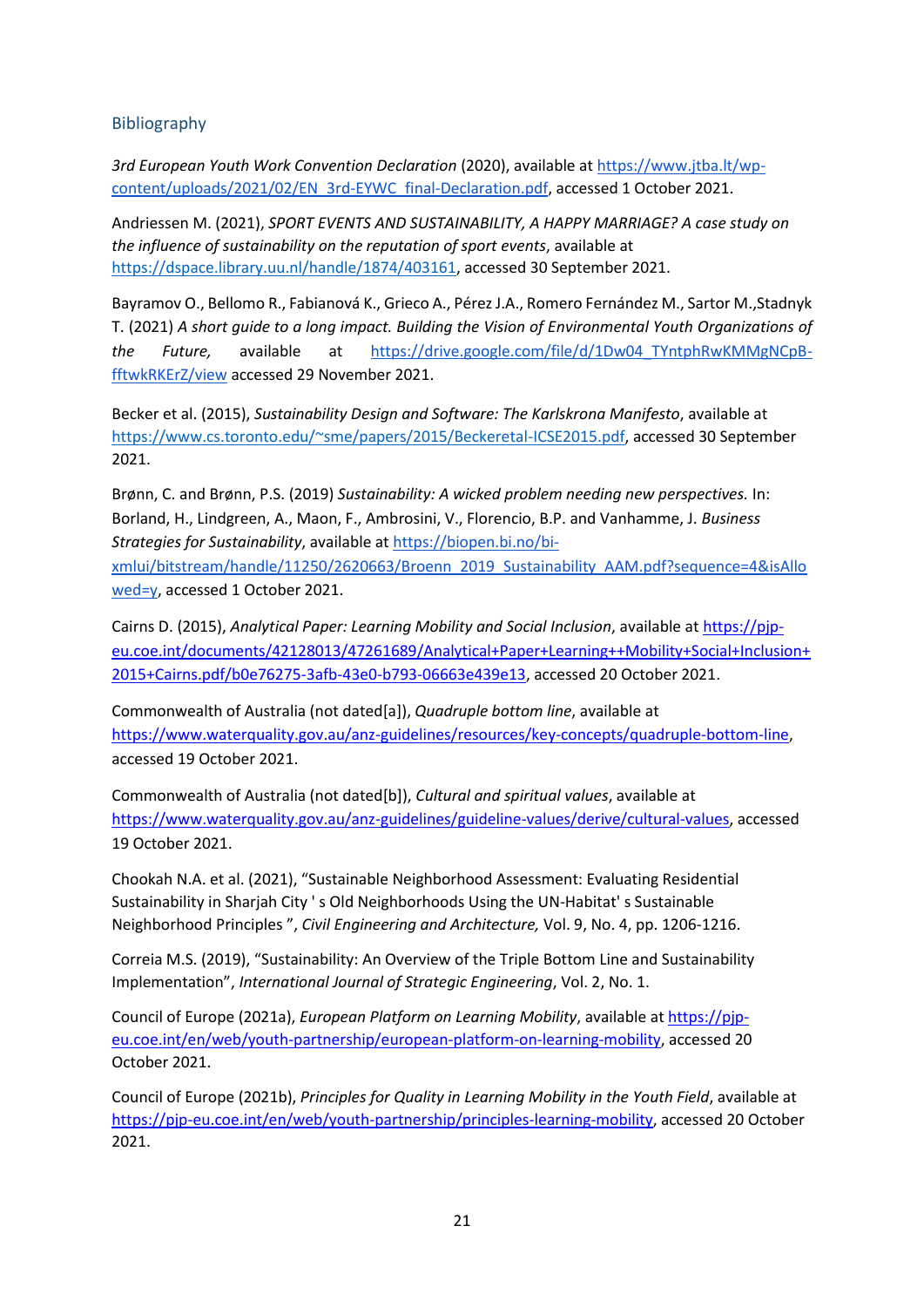Cresta F. (2021), *ANTICIPATING CHANGE: Multi-tier Framework for a Sustainable Energy Transition*, available a[t https://digitalcollections.sit.edu/capstones/3240/,](https://digitalcollections.sit.edu/capstones/3240/) accessed 30 September 2021.

Dasgupta P. et al. (2021), "Sustainability analysis of integrated farms in coastal India", *Current Research in Environmental Sustainability*, Vol. 3, pp. 1-15.

Elkington J. (2018), *25 Years Ago I Coined the Phrase "Triple Bottom Line." Here's Why It's Time to Rethink It.*, available at [https://hbr.org/2018/06/25-years-ago-i-coined-the-phrase-triple-bottom](https://hbr.org/2018/06/25-years-ago-i-coined-the-phrase-triple-bottom-line-heres-why-im-giving-up-on-it)[line-heres-why-im-giving-up-on-it,](https://hbr.org/2018/06/25-years-ago-i-coined-the-phrase-triple-bottom-line-heres-why-im-giving-up-on-it) accessed 19 October 2021.

Elkington, J. (1999), *Cannibals with Forks: Triple Bottom Line of 21st Century Business*. Oxford: Capstone Publishing.

Elkington J. (2021), *Ambassador from the future*., available at [https://johnelkington.com/,](https://johnelkington.com/) accessed 20 October 2021.

Ene I.G. (2021), *How to build a culture of sustainability in your organisation*, available at [https://2030.builders/articles/how-to-build-sustainability-culture-oraginasation/,](https://2030.builders/articles/how-to-build-sustainability-culture-oraginasation/) accessed 20 October 2021.

*Erasmus+ Programme Guide* (2021)[, https://ec.europa.eu/programmes/erasmus](https://ec.europa.eu/programmes/erasmus-plus/resources/documents/erasmus-programme-guide-2021_en)[plus/resources/documents/erasmus-programme-guide-2021\\_en,](https://ec.europa.eu/programmes/erasmus-plus/resources/documents/erasmus-programme-guide-2021_en) accessed on 1 October 2021.

*ERYICA Green Policy* (2020), available at [https://static1.squarespace.com/static/59ab1130ff7c50083fc9736c/t/603f6dad1f090e06f6f636de/1](https://static1.squarespace.com/static/59ab1130ff7c50083fc9736c/t/603f6dad1f090e06f6f636de/1614769582487/ERYICA_greenpolicy.pdf) [614769582487/ERYICA\\_greenpolicy.pdf](https://static1.squarespace.com/static/59ab1130ff7c50083fc9736c/t/603f6dad1f090e06f6f636de/1614769582487/ERYICA_greenpolicy.pdf) accessed 29 November.

European Environment Agency (2020), *Status of the nine planetary boundaries*, available at [https://www.eea.europa.eu/soer/2020/soer-2020-visuals/status-of-the-nine-planetary](https://www.eea.europa.eu/soer/2020/soer-2020-visuals/status-of-the-nine-planetary-boundaries/view)[boundaries/view,](https://www.eea.europa.eu/soer/2020/soer-2020-visuals/status-of-the-nine-planetary-boundaries/view) accessed 20 October 2021.

Fioravanti M., Luchko N., Wilken A., Zubowicz-Thull G. (2016), *Guides for youth NGOs,* available at <https://yeenet.eu/wp-content/uploads/2018/12/Guides-for-youth-NGOs.pdf> accessed 29 November 2021.

Firth A., Reina E., Sabuni S., Simon I. (2020) *Greening Youth Information Services*, available at [https://eurodesk.eu/wp-](https://eurodesk.eu/wp-content/uploads/2021/03/ERYICA_EURODESK_Greening_F_WEB_UPDATED.pdf)

[content/uploads/2021/03/ERYICA\\_EURODESK\\_Greening\\_F\\_WEB\\_UPDATED.pdf](https://eurodesk.eu/wp-content/uploads/2021/03/ERYICA_EURODESK_Greening_F_WEB_UPDATED.pdf) accessed 29 November 2021.

Frehner A. (2021), *Balancing animal-source food intake between nutritional requirements and sustainability impacts*, available a[t https://edepot.wur.nl/543918,](https://edepot.wur.nl/543918) accessed 30 September 2021.

Galpin T., Whittington J.L., Bell G. (2013), "Is your sustainability strategy sustainable? Creating a culture of sustainability", *Corporate Governance*, Vol. 15, No. 1, pp- 1-17, available at [https://www.researchgate.net/publication/276237230\\_Is\\_your\\_sustainability\\_strategy\\_sustainable](https://www.researchgate.net/publication/276237230_Is_your_sustainability_strategy_sustainable_Creating_a_culture_of_sustainability) Creating a culture of sustainability, accessed 20 October 2021.

*Global indicator framework for the Sustainable Development Goals and targets of the 2030 Agenda for Sustainable Development* (2021), available at [https://unstats.un.org/sdgs/indicators/indicators](https://unstats.un.org/sdgs/indicators/indicators-list/)[list/,](https://unstats.un.org/sdgs/indicators/indicators-list/) accessed 20 October 2021.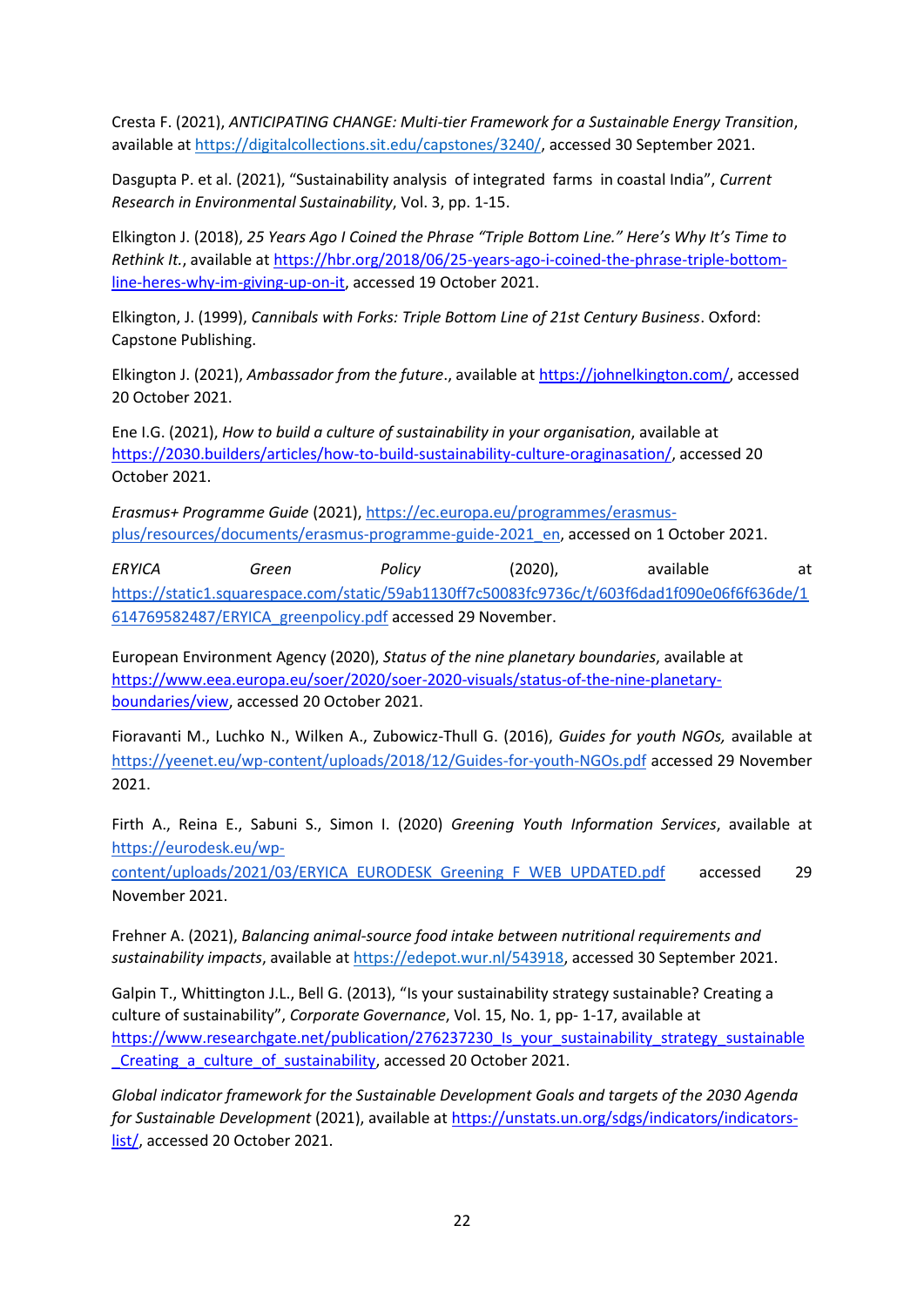Goedknegt D. (2013), *Sustainability in Project Management: Perceptions of Responsibility,* available at

[https://www.researchgate.net/publication/291743961\\_Sustainability\\_in\\_Project\\_Management\\_Per](https://www.researchgate.net/publication/291743961_Sustainability_in_Project_Management_Perceptions_of_Responsibility) [ceptions\\_of\\_Responsibility,](https://www.researchgate.net/publication/291743961_Sustainability_in_Project_Management_Perceptions_of_Responsibility) accessed 3 October 2021.

GRI (2020), *CONSOLIDATED SET OF GRI SUSTAINABILITY REPORTING STANDARDS 2020*, available at [https://www.globalreporting.org/how-to-use-the-gri-standards/gri-standards-english-language/,](https://www.globalreporting.org/how-to-use-the-gri-standards/gri-standards-english-language/) accessed 20 October 2021.

GRI (2021), *About GRI*, available at [https://www.globalreporting.org/about-gri/,](https://www.globalreporting.org/about-gri/) accessed 20 October 2021.

Guia B. (2020), *Sustainability competences. A systematic literature review*, available at [https://publications.jrc.ec.europa.eu/repository/handle/JRC123624,](https://publications.jrc.ec.europa.eu/repository/handle/JRC123624) accessed 20 October 2021.

Häyhä et al. (2018), *Operationalizing the concept of a safe operating space at the EU level – first steps and explorations*, available at

[https://stockholmuniversity.app.box.com/s/hajg8ru0ihvxj8d5topjqp87285c4rj6,](https://stockholmuniversity.app.box.com/s/hajg8ru0ihvxj8d5topjqp87285c4rj6) accessed 20 October 2021.

Keen E. (ed.) (2021), *T-Kit 13 Sustainability and youth work*, available a[t https://pjp](https://pjp-eu.coe.int/en/web/youth-partnership/t-kit-13-sustainability-and-youth-work)[eu.coe.int/en/web/youth-partnership/t-kit-13-sustainability-and-youth-work,](https://pjp-eu.coe.int/en/web/youth-partnership/t-kit-13-sustainability-and-youth-work) accessed 30 September 2021.

Keppner B., Kahlenborn W. (2020), *Planetary boundaries: Challenges for science, civil society and politics*, available at

[https://www.umweltbundesamt.de/sites/default/files/medien/5750/publikationen/2020\\_10\\_26\\_te](https://www.umweltbundesamt.de/sites/default/files/medien/5750/publikationen/2020_10_26_texte_183_2020_planetary_boundaries.pdf) [xte\\_183\\_2020\\_planetary\\_boundaries.pdf,](https://www.umweltbundesamt.de/sites/default/files/medien/5750/publikationen/2020_10_26_texte_183_2020_planetary_boundaries.pdf) accessed 20 October 2021.

Kristensen S. (ed.)(2019), *HANDBOOK ON QUALITY IN LEARNING MOBILITY*, available a[t https://pjp](https://pjp-eu.coe.int/documents/42128013/47261953/Handbook+LM/3a5c103c-0367-4eba-1aca-ee544826f557)[eu.coe.int/documents/42128013/47261953/Handbook+LM/3a5c103c-0367-4eba-1aca](https://pjp-eu.coe.int/documents/42128013/47261953/Handbook+LM/3a5c103c-0367-4eba-1aca-ee544826f557)[ee544826f557,](https://pjp-eu.coe.int/documents/42128013/47261953/Handbook+LM/3a5c103c-0367-4eba-1aca-ee544826f557) accessed 20 October 2021.

Kuns B. (2021), *A review of recent social science literature on Swedish farming. A research agenda for understanding current and future challenges*, available at [https://pub.epsilon.slu.se/25077/,](https://pub.epsilon.slu.se/25077/) accessed 30 September 2021.

Magopoulou S., Panagiotidou G. (2021) Youth stand for the future of Europe. Research report, available at [https://istandfor.eu/wp](https://istandfor.eu/wp-content/uploads/2021/11/Report_standforsometing_Nov.2021.pdf)[content/uploads/2021/11/Report\\_standforsometing\\_Nov.2021.pdf](https://istandfor.eu/wp-content/uploads/2021/11/Report_standforsometing_Nov.2021.pdf) accessed 28 November 2021.

Manta O. P. (2017), *The 5 P of the 21st Century People, Planet, Prosperity, Peace and Partnership*, available at

[https://www.researchgate.net/publication/324451914\\_The\\_5\\_P\\_of\\_the\\_21st\\_Century\\_People\\_Pla](https://www.researchgate.net/publication/324451914_The_5_P_of_the_21st_Century_People_Planet_Prosperity_Peace_and_Partnership) net Prosperity Peace and Partnership, accessed 1 October 2021.

McGuinn et al. (2020), *Social Sustainability. Concepts and Benchmarks*., available at [https://www.europarl.europa.eu/RegData/etudes/STUD/2020/648782/IPOL\\_STU\(2020\)648782\\_EN.](https://www.europarl.europa.eu/RegData/etudes/STUD/2020/648782/IPOL_STU(2020)648782_EN.pdf) [pdf,](https://www.europarl.europa.eu/RegData/etudes/STUD/2020/648782/IPOL_STU(2020)648782_EN.pdf) accessed 20 October 2021.

McKenzie S. (2004), *SOCIAL SUSTAINABILITY: TOWARDS SOME DEFINITIONS*, available at [https://unisa.edu.au/SysSiteAssets/episerver-6-files/documents/eass/hri/working-papers/wp27.pdf,](https://unisa.edu.au/SysSiteAssets/episerver-6-files/documents/eass/hri/working-papers/wp27.pdf) accessed 30 September 2021.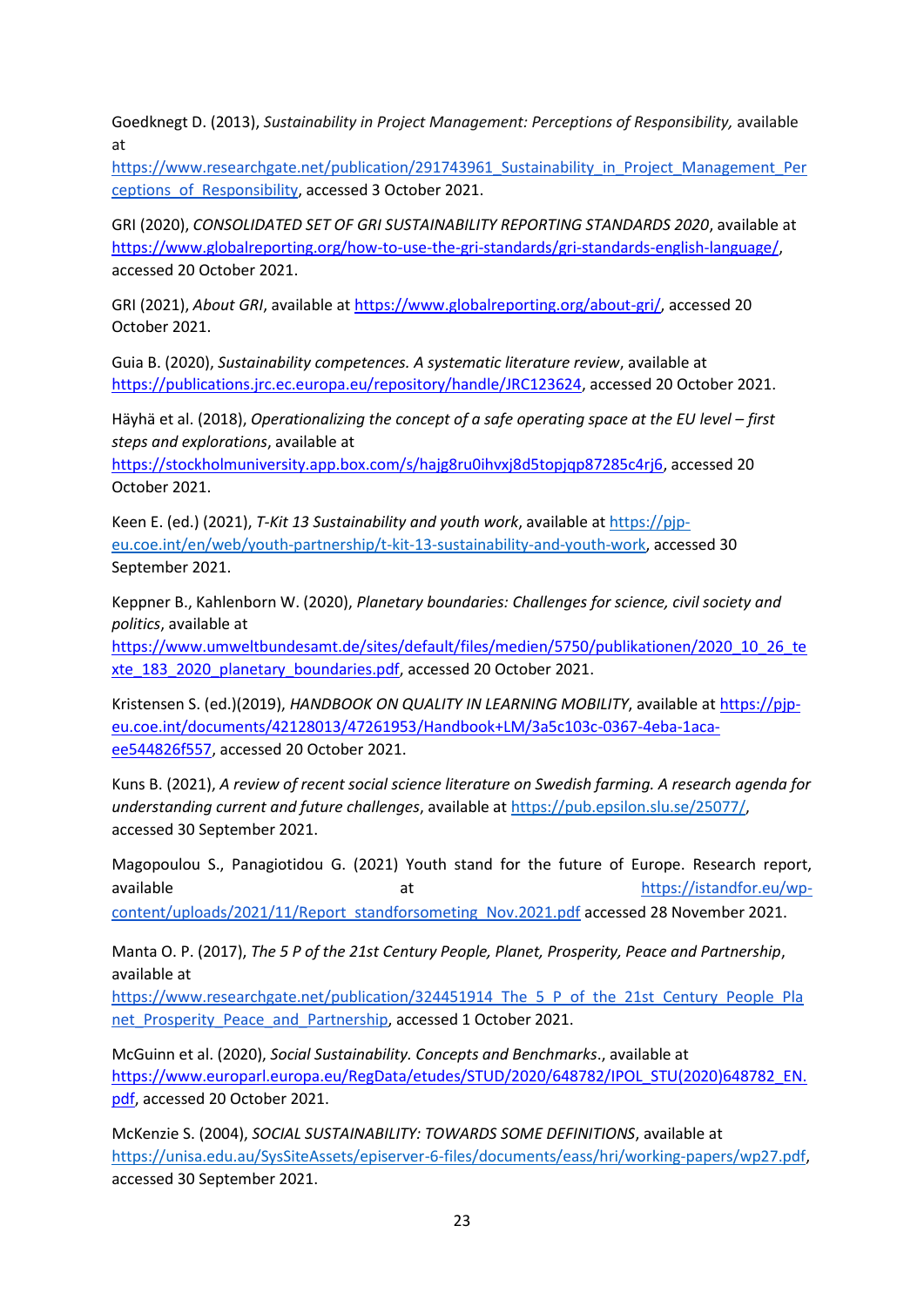Missimer M. (2015), *Social Sustainability within the Framework for Strategic Sustainable Development,* available at [https://www.diva-portal.org/smash/get/diva2:852857/FULLTEXT02.pdf,](https://www.diva-portal.org/smash/get/diva2:852857/FULLTEXT02.pdf) accessed 20 October 2021.

Morelli J. (2011), "Environmental Sustainability: A Definition for Environmental Professionals", *Journal of Environmental Sustainability*, Vol. 1, No. 1, available at [https://scholarworks.rit.edu/cgi/viewcontent.cgi?article=1007&context=jes,](https://scholarworks.rit.edu/cgi/viewcontent.cgi?article=1007&context=jes) accessed 20 October 2021.

Niedringhaus J., (2020) *Sustainable and affordable travel options for young Europeans*, available at <https://drive.google.com/file/d/1tn9Y0XwvKcQC8oskcsHlxxb8RHMCjVaK/view> accessed 28 November 2021.

Pham et al. (2021), *The Role of Linguistic Relativity on the Identification of Sustainability Requirements: An Empirical Study*, available at [https://mast.informatik.uni-hamburg.de/wp](https://mast.informatik.uni-hamburg.de/wp-content/uploads/2021/09/Pham-et-al-RE2021-.pdf)[content/uploads/2021/09/Pham-et-al-RE2021-.pdf,](https://mast.informatik.uni-hamburg.de/wp-content/uploads/2021/09/Pham-et-al-RE2021-.pdf) accessed 30 September 2021.

Pintér L., Hardi P., Martinuzzi A., Hall J. (2012), *Bellagio STAMP: Principles for sustainability assessment and measurement*, Ecological Indicators, Volume 17, Pages 20-28, available at [https://edisciplinas.usp.br/pluginfile.php/106018/mod\\_resource/content/1/texto\\_3.pdf,](https://edisciplinas.usp.br/pluginfile.php/106018/mod_resource/content/1/texto_3.pdf) accessed 1 October 2021.

*Policy Paper on Sustainable Development* (2018), European Youth Forum, available at [https://www.youthforum.org/sites/default/files/publication-pdfs/SustainableDevelopment-](https://www.youthforum.org/sites/default/files/publication-pdfs/SustainableDevelopment-YFJ_web.pdf)[YFJ\\_web.pdf,](https://www.youthforum.org/sites/default/files/publication-pdfs/SustainableDevelopment-YFJ_web.pdf) accessed 3 October 2021.

Purvis B., Mao Y., Robinson D. (2019), "Three pillars of sustainability: in search of conceptual origins", *Sustainability Science*, Vol. 14, pp. 681-695.

Roesch A., Nyfeler-Brunner A., Gaillard G. (2021), "Sustainability assessment of farms using SALCAsustain methodology", *Sustainable Production and Consumption*, Vol. 27, pp. 1392–1405.

Rockström et al. (2009), "Planetary Boundaries: Exploring the Safe Operating Space for Humanity", *Ecology and Society*, Vol. 14, No.2, available at [https://www.ecologyandsociety.org/vol14/iss2/art32/,](https://www.ecologyandsociety.org/vol14/iss2/art32/) accessed 20 October 2021.

Seghezzo L. (2009), "The five dimensions of sustainability", *Environmental Politics*, Vol. 18, No. 4.

Shobayo P.B., Elumah L.O., (2017), *Evaluating the Role of Project Management on Sustainable Development,* available at

[https://www.researchgate.net/publication/322618575\\_Evaluating\\_the\\_Role\\_of\\_Project\\_Manageme](https://www.researchgate.net/publication/322618575_Evaluating_the_Role_of_Project_Management_on_Sustainable_Development) [nt\\_on\\_Sustainable\\_Development,](https://www.researchgate.net/publication/322618575_Evaluating_the_Role_of_Project_Management_on_Sustainable_Development) accessed 3 October 2021.

Sipos Y., Battisti B., Grimm K. (2008), "Achieving Transformative Sustainability Learning: Engaging Head, Hands and Heart", *International Journal of Sustainability in Higher Education*, Vol. 9, pp. 68-86. available at

[https://www.researchgate.net/publication/235307335\\_Achieving\\_Transformative\\_Sustainability\\_Le](https://www.researchgate.net/publication/235307335_Achieving_Transformative_Sustainability_Learning_Engaging_Head_Hands_and_Heart) arning Engaging Head Hands and Heart, accessed 3 October 2021.

Steffen et al. (2015), "Planetary boundaries: Guiding human development on a changing planet", *Science*, Vol. 347, No. 6223, available at [https://www.science.org/doi/10.1126/science.1259855,](https://www.science.org/doi/10.1126/science.1259855) accessed 20 October 2021.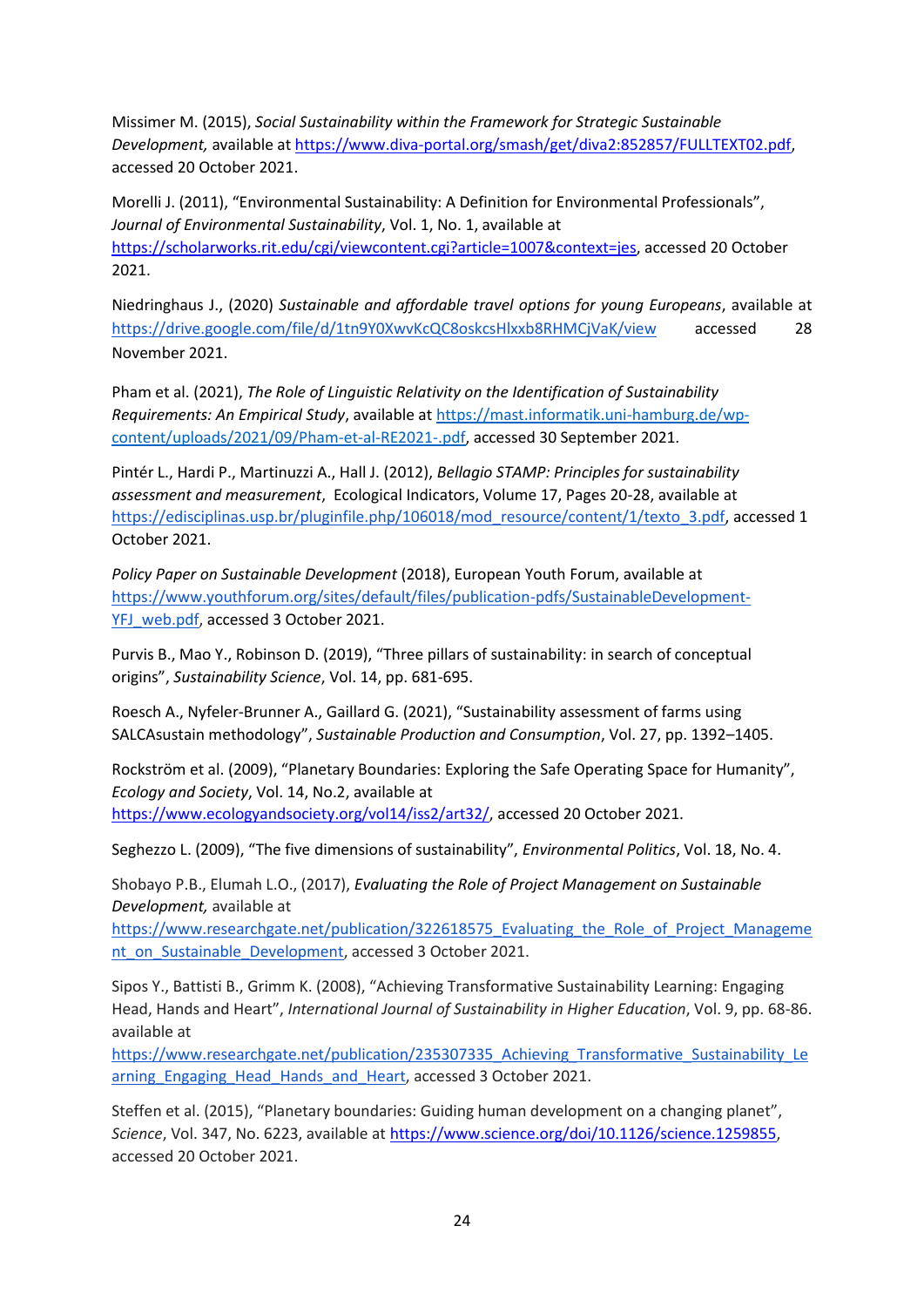Stockholm Resilience Centre (not dated), *Planetary boundaries*, available at [https://www.stockholmresilience.org/research/planetary-boundaries.html,](https://www.stockholmresilience.org/research/planetary-boundaries.html) accessed 20 October 2021.

Spangenberg J.H. (2005), "Economic sustainability of the economy: concepts and indicators ", *Sustainable Development*, Vol. 8, No. 1/2, pp. 47-64, available at [https://d3pcsg2wjq9izr.cloudfront.net/files/6471/articles/6328/f211108463951127.pdf,](https://d3pcsg2wjq9izr.cloudfront.net/files/6471/articles/6328/f211108463951127.pdf) accessed 20 October 2021.

Sydnes I.T., Aarvold M.-L. (2021), *The Effect of Explanations on Perceived Credibility of Sustainability Claims. How brands can position themselves as sustainable without being suspected of greenwashing.,* available a[t https://openaccess.nhh.no/nhh-xmlui/handle/11250/2771693,](https://openaccess.nhh.no/nhh-xmlui/handle/11250/2771693) accessed 19 October 2021.

Toljaga-Nikolić, D., Todorović M., Dobrota M., Obradović T., Obradović V. (2020), *Project Management and Sustainability: Playing Trick or Treat with the Planet. Sustainability. 2020; 12(20):8619,* available at [https://doi.org/10.3390/su12208619,](https://doi.org/10.3390/su12208619) accessed 3 October 2021.

*Transforming our world: the 2030 Agenda for Sustainable Development* (2015), United Nations, available a[t https://www.un.org/ga/search/view\\_doc.asp?symbol=A/RES/70/1&Lang=E,](https://www.un.org/ga/search/view_doc.asp?symbol=A/RES/70/1&Lang=E) accessed 1 October 2021.

Traynor L., Lange I.A., Moro M. (2012), *Green Hypocrisy?: Environmental Attitudes and Residential Space Heating Expenditure*, CESifo Working Paper No. 3852, available at [https://www.cesifo.org/en/publikationen/2012/working-paper/green-hypocrisy-environmental](https://www.cesifo.org/en/publikationen/2012/working-paper/green-hypocrisy-environmental-attitudes-and-residential-space)[attitudes-and-residential-space,](https://www.cesifo.org/en/publikationen/2012/working-paper/green-hypocrisy-environmental-attitudes-and-residential-space) accessed 26 November 2021.

Tumėnaitė N. (2021), *Greening the Youth Sector. Sustainability Checklist*, available a[t https://pjp](https://pjp-eu.coe.int/documents/42128013/47261953/EUCOE+YP+Sustainability+Checklist+final.pdf/fd50d766-28a3-c119-bb29-06a0f33cc7c2)[eu.coe.int/documents/42128013/47261953/EUCOE+YP+Sustainability+Checklist+final.pdf/fd50d766](https://pjp-eu.coe.int/documents/42128013/47261953/EUCOE+YP+Sustainability+Checklist+final.pdf/fd50d766-28a3-c119-bb29-06a0f33cc7c2) [-28a3-c119-bb29-06a0f33cc7c2,](https://pjp-eu.coe.int/documents/42128013/47261953/EUCOE+YP+Sustainability+Checklist+final.pdf/fd50d766-28a3-c119-bb29-06a0f33cc7c2) accessed 26 November 2021.

UN General Assembly (1987), *Report of the World Commission on Environment and Development: Our Common Future*, available a[t https://digitallibrary.un.org/record/139811,](https://digitallibrary.un.org/record/139811) accessed 19 October 2021.

UN General Assembly (2015), *Transforming our world: the 2030 Agenda for Sustainable Development,* available at

[https://www.un.org/ga/search/view\\_doc.asp?symbol=A/RES/70/1&Lang=E,](https://www.un.org/ga/search/view_doc.asp?symbol=A/RES/70/1&Lang=E) accessed 19 October 2021.

UNESCO (2019), *Framework for the implementation of Education for Sustainable Development (ESD) beyond 2019*, available at [https://unesdoc.unesco.org/ark:/48223/pf0000370215,](https://unesdoc.unesco.org/ark:/48223/pf0000370215) accessed 20 October 2021.

University of Maine (not dated), *What is Sustainability?,* available at [https://umaine.edu/sustainability/what-is-sustainability/,](https://umaine.edu/sustainability/what-is-sustainability/) accessed 19 October 2021.

Volf I. (2021), *What sustainable funding of youth work programmes?* in: Coyote Magazine Issue 31 Boosting youth opportunities! 3rd European Youth Work Convention, available at [https://pjp](https://pjp-eu.coe.int/en/web/coyote-magazine/why-sustainable-funding-of-youth-work-programmes)[eu.coe.int/en/web/coyote-magazine/why-sustainable-funding-of-youth-work-programmes,](https://pjp-eu.coe.int/en/web/coyote-magazine/why-sustainable-funding-of-youth-work-programmes) accessed 1 October 2021.